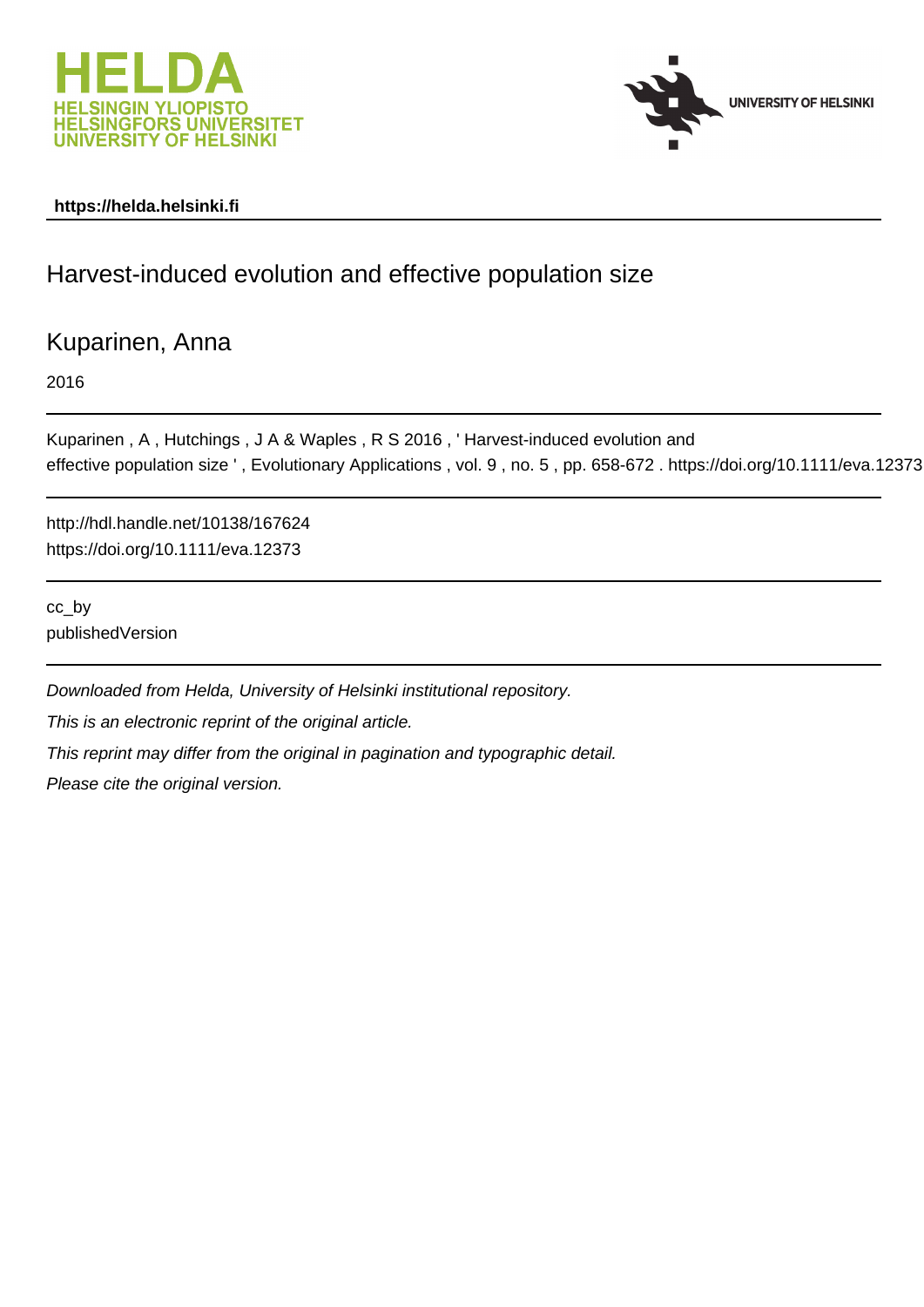Open A

# ORIGINAL ARTICLE

# Harvest-induced evolution and effective population size

Anna Kuparinen,<sup>1</sup> Jeffrey A. Hutchings<sup>2,3,4</sup> and Robin S. Waples<sup>5</sup>

1 Department of Environmental Sciences, University of Helsinki, Helsinki, Finland

2 Department of Biology, Dalhousie University, Halifax, NS, Canada

3 Department of Biosciences, Centre For Ecological and Evolutionary Synthesis, University of Oslo, Oslo, Norway

4 Department of Natural Sciences, University of Agder, Kristiansand, Norway

5 National Marine Fisheries Service, National Oceanic and Atmospheric Administration, Northwest Fisheries Science Center, Seattle, WA, USA

#### Keywords

contemporary evolution, fisheries management, life history evolution, population genetics – empirical, wildlife management.

#### Correspondence

Robin S. Waples, Northwest Fisheries Science Center, 2725 Montlake Blvd. East, Seattle, WA, USA. Tel: +1 206 860 3254 Fax: +1 206 860 3335 e-mail: robin.waples@noaa.gov

Received: 16 October 2015 Accepted: 17 February 2016

doi:10.1111/eva.12373

#### Abstract

Much has been written about fishery-induced evolution (FIE) in exploited species, but relatively little attention has been paid to the consequences for one of the most important parameters in evolutionary biology—effective population size  $(N_e)$ . We use a combination of simulations of Atlantic cod populations experiencing harvest, artificial manipulation of cod life tables, and analytical methods to explore how adding harvest to natural mortality affects  $N_e$ , census size  $(N)$ , and the ratio  $N_e/N$ . We show that harvest-mediated reductions in  $N_e$  are due entirely to reductions in recruitment, because increasing adult mortality actually increases the  $N_e/N$  ratio. This means that proportional reductions in abundance caused by harvest represent an upper limit to the proportional reductions in  $N_e$ , and that in some cases  $N_e$  can even increase with increased harvest. This result is a quite general consequence of increased adult mortality and does not depend on harvest selectivity or FIE, although both of these influence the results in a quantitative way. In scenarios that allowed evolution,  $N_e$  recovered quickly after harvest ended and remained higher than in the preharvest population for well over a century, which indicates that evolution can help provide a long-term buffer against loss of genetic variability.

# Introduction

Increasingly in recent decades, humans have created a global experiment by subjecting natural populations to harvest at rates that equal or exceed the rate of natural mortality (Darimont et al. 2009). Some short-term consequences of harvest can be deduced from first principles. The additional harvest-induced mortality will truncate the age structure of the population because fewer individuals live to old age. Moreover, this additional mortality is often positively correlated with size, due to harvesting regulations and trophy hunting (Coltman et al. 2003; Allendorf and Hard 2009). Size in turn is correlated with age in species with indeterminate growth, such that the effect of age-structure truncation will be exacerbated.

These short-term demographic consequences can be expected to elicit evolutionary responses in species with the genetic capability to do so. Species with low rates of natural mortality as adults generally mature at older ages, because investing limited energy into growth rather than early maturity means that they will be larger when they reach maturity (and hence have higher fecundity and potentially higher mating success), and they can expect to reap the benefits of higher fecundity for many years because mortality is low. If adult mortality is sharply increased, perhaps by a factor of 2 or more (Mertz and Myers 1998; Law 2007), individuals that delay reproduction no longer can expect to enjoy many seasons of high reproductive success, so relative fitness of that phenotype declines. The result is evolutionary pressure to mature at an earlier age and smaller size, to ensure at least some opportunities for reproduction before death. Precisely predicting evolutionary responses to harvest is difficult because changes in a population's vital rates can affect density dependence, particularly at juvenile life stages, as well as biotic interactions with other species (Polacheck et al. 2004; Howell et al. 2013; Kuparinen et al. 2014a). Nevertheless, numerous studies have estimated empirical rates of phenotypic change in harvested species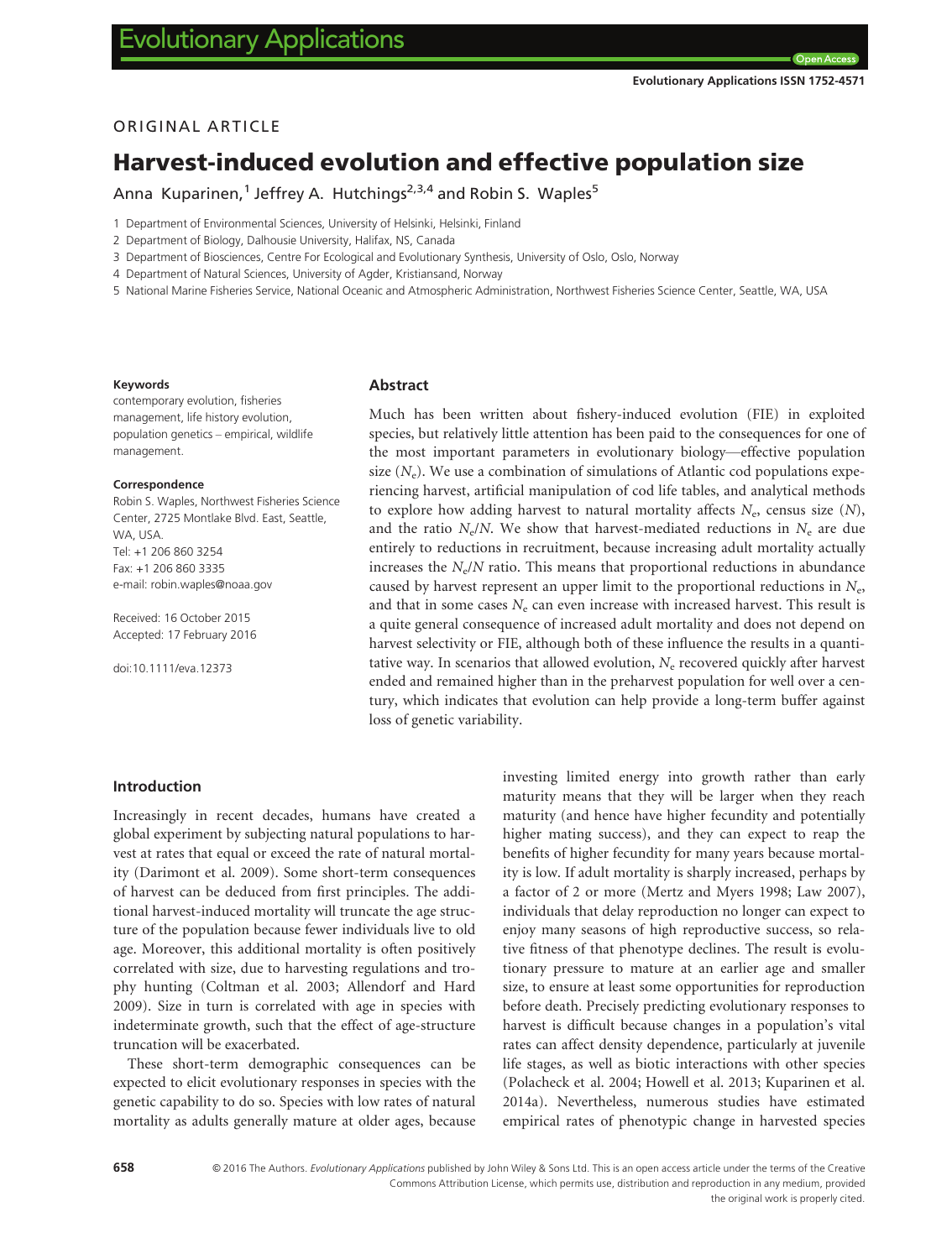that are in line with expectations from fisheries-induced evolution (FIE) (Hutchings and Baum 2005; Sharpe and Hendry 2009; Devine et al. 2012; Audzijonyte et al. 2013; Kendall et al. 2014).

Over the past decades, numerous studies have focused on FIE, to understand its mechanisms and to project its ecological consequences. However, this literature has largely ignored influences of FIE on effective population size  $(N_e)$ . This is an important gap because  $N_e$  can influence virtually all evolutionary processes. Effective size determines not only the rates of inbreeding, allele frequency change, and loss of genetic variability in a population, but also the efficiency of natural selection (and hence the balance between random and directed evolutionary processes; see Edeline et al. 2007; Lanfear et al. 2014).  $N_e$  and the ratio of  $N_e$  to census size  $(N)$  are sensitive to population demography (Felsenstein 1971; Nunney 1993), so direct, short-term effects of harvest and longer-term evolutionary changes to a population's vital rates can both be expected to change  $N_e$  and  $N_e/N$ .

One notable exception to the above gap regarding effective population size is the study by Marty et al. (2015), who showed that considering random effects associated with FIE is important, particularly when evaluating potential for evolutionary recovery after fishing is relaxed. They showed that, in many circumstances, random factors related to  $N_e$  can be more important than FIE in eroding additive genetic variance, which provides evolutionary resilience to a population. Marty et al. (2015) simulated both neutral and adaptive genes and estimated  $N_e$  from neutral genes by tracking the rate of change in allele frequency over time (the temporal method; Waples 1989). They took samples every 20 years and converted this time interval into elapsed generations based on calculations of generation length (T) from the simulated demographies. This approach should be sufficient to provide rough estimates of  $N_e$ . However, the standard temporal method they used assumes discrete generations and is not ideally suited for iteroparous species with overlapping generations—exactly the type of species most likely to experience FIE (Hutchings and Fraser 2008). Based on the range of generation lengths in their modeled populations ( $T = 7.5-12.1$  years; Marty et al. 2015), each 20-year period for estimating  $N_e$  encompassed only 1.7–2.7 generations, which is not enough to eliminate age-structure bias in  $N_e$  in the temporal method (Waples and Yokota 2007). Furthermore, the resulting estimates apply to a harmonic mean  $N_e$  over the period between samples and hence are difficult to relate to specific points in time.

Here, we take a different approach and calculate  $N_e$ directly from vital rates for simulated populations of Atlantic cod that experience various harvest scenarios previously modeled, for example, by Kuparinen et al. (2014a). We use a method for calculating  $N_e$  (AgeNe; Waples et al. 2011) that is designed for use with iteroparous, age-structured species and which can estimate effective size for individual cohorts. We consider both  $N_e$  and the ratio  $N_e/N$  (with N defined as the number of mature adults) because the latter allows us to disentangle the effects of changes in vital rates that affect the  $N_e/N$  ratio from effects on abundance, which can reduce  $N_e$  even if  $N_e/N$  is not reduced. To explore generality of our results, we supplement the simulations with analytical results and artificial manipulation of another life table for Atlantic cod.

# Methods

Table 1 lists notation used in this study. Our analyses used two different life tables for Newfoundland's Northern cod, which we refer to as cod life table #1 and cod life table #2. These life tables are both based on empirical data, but for different areas and time periods with different histories of exploitation. Life table #1 was used to parameterize the simulations that evaluated demographic and evolutionary responses to fishing. These simulations included density dependence, again based on empirical data. To explore generality of our simulation results, we artificially manipulated cod life table #2 by increasing adult mortality. These analyses were purely demographic and did not consider evolution or density dependence. More details about each type of analysis are provided below.

- $N<sub>T</sub>$  Total population size, including juveniles<br> $N$  Adult population size (all mature individi
- Adult population size (all mature individuals)
- $N_e$  Effective population size per generation
- $\alpha$  Youngest age at which reproduction can occur
- $\omega$  Maximum age
- $N_1$  Number of newborn offspring produced each year.
- $N_a$  Number of offspring produced each year that survive to age at first reproduction, at which point they are known as recruits
- $b_x$  Mean number of offspring per year produced by an individual of age x that survive to age of recruitment
- $s_x$  Probability of survival from age x to age  $x + 1$
- $d_x$  = 1 s<sub>x</sub> = probability of dying between age x and age x + 1<br>  $l_x$  Cumulative survival through age x
- Cumulative survival through age  $x$
- $T$  Generation length = average age of parents of a newborn cohort
- $V_k$ . Lifetime variance in reproductive success among individuals in a single cohort
- $V_x$  Variance in number of offspring produced by same-age, same-sex individuals in one time period
- $\phi_x$  V<sub>x</sub>/b<sub>x</sub> = ratio of the variance to mean number of offspring produced in one time period by individuals of age x
- F Instantaneous rate of fishing mortality (annual mortality =  $1-e^{(-F)}$ )
- $L(t)$  Length at age  $t$
- L<sup>∞</sup> Asymptotic length
- $k$  von Bertalanffy intrinsic growth coefficient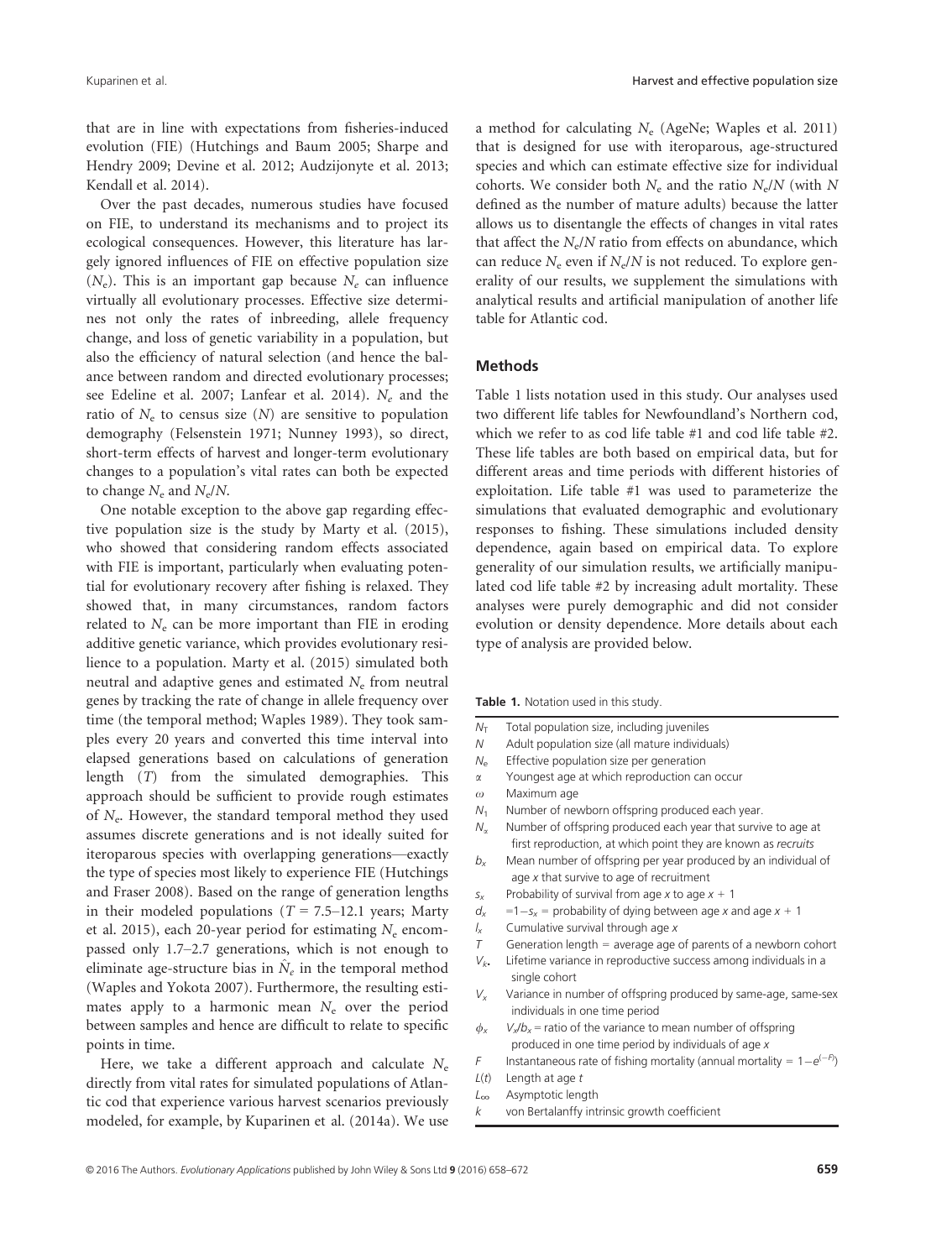#### Simulation of cod dynamics and construction of life tables

To investigate the impacts of fishing and FIE on  $N_e$ , we constructed cod life table #1 at different phases of exploitation and fisheries-induced life-history evolution. To this end, we simulated cod dynamics using an individual-based modeling approach that integrates quantitative genetics, life-history evolution, and ecological dynamics of the population. Individual life histories are described through von Bertalanffy growth trajectories (von Bertalanffy 1938),  $L(t) = L_{\infty} - (L_{\infty} - L_0)e^{-kt}$ , where  $L_0$  and  $L(t)$  are length at ages 0 and t,  $L_{\infty}$  is asymptotic body length, and k is the intrinsic growth coefficient describing the speed at which  $L_{\infty}$  is reached.

Genetic contributions to life histories were described through additive effects of 10 diploid loci (coded 0 or 1), to mimic the fact that quantitative traits are typically coded by many loci with small additive effects (Roff 2002). The sum of allelic values (ranging between 0 and 20) was coupled with a small amount of environmental variation (drawn from a normal distribution with mean = 0,  $SD = 3.5$ ) to yield realistic heritabilities of ~0.2–0.3 for life-history traits (Mousseau and Roff 1987; Carlson and Seamons 2008; but see also Postma 2014) and translated linearly into the value of  $L_{\infty}$ . The correlations between  $k$  and  $L_{\infty}$  and between  $L_{\infty}$  and the length at maturation are well-established life-history relationships (Charnov 1993; Charnov et al. 2013), so the value of k and the length at maturation could be estimated based on  $L_{\infty}$ . Empirical bases for the growth parameters and their relationships were obtained from growth trajectories estimated from otoliths collected in a landlocked cod population in Baffin Island, northern Canada. Cod life histories in this population are similar to marine cod populations in northern latitudes, and the population is unexploited and, therefore, reflects natural phenotypic diversity of cod life histories. The empirically observed range of  $L_{\infty}$  was 30–130 cm, and k could be estimated through regression as  $log(k) = 0.609 - 0.0139 \times L_{\infty}$  (with residual standard error of 0.305) (Kuparinen et al. 2012).  $L_0$  was set to 4 cm for each growth trajectory. The age– length relationship was estimated from the same cod data as weight = 3.52  $\times$  10<sup>6</sup>  $\times$  length<sup>3.19</sup>.

Population dynamics were simulated through time such that at each time step (year) the processes of natural mortality, growth, maturation, and reproduction were modeled on an individual basis. Demographic stochasticity was accounted for by drawing appropriate random numbers to describe the outcome of each process. Baseline instantaneous natural mortality was assumed to be 0.12, to which a survival cost of reproduction of 0.1 was added for mature individuals; these values provide the closest match between the empirically observed cod growth trajectories and those predicted by the model (Kuparinen et al. 2012). Growth occurred such that at each time step an individual progressed along its von Bertalanffy growth trajectory according to a time increment  $\Delta t = e^{15-17.69c} (1 + e^{15-17.69c})^{-1}$ , where  $c$  is the ratio of population biomass to carrying capacity (K). In a sparse population,  $\Delta t$  was approximately 1, corresponding to 1 year increment in simulation time, whereas in a dense population the progress is slower. Maturation was assumed to occur at a body length 66% of  $L_{\infty}$ (Jensen 1997), and maximum age was set to 25 years.

At each time step, all mature individuals reproduced, such that for each mature female a mature male was assigned randomly (no sexual selection was assumed). Alleles were passed from parents to juveniles stochastically through Mendelian inheritance. Egg production was predicted through eggs =  $\{0.48 \times [(female weight + 0.37])\}$  $1.45$ ) + 0.12}  $\times$  10<sup>6</sup>, as estimated for Northern cod in the 1960s (Hutchings 2005). At that time, abundance of the Northern cod stock was assumed to be at about 40% of its carrying capacity. Density dependence of juvenile production was assumed to be compensatory, such that the above egg production was scaled up or down according to the abundance-specific relative fecundity estimates reported in Kuparinen et al. (2014b). Survival from egg to a 3-year-old recruit was set to 1.13  $\times$  10<sup>-6</sup> (Hutchings 2005). For further details of the model and its parameterization, see Kuparinen et al. (2012, 2014b).

Dynamics of preadapted cod populations were simulated first for 100 years in equilibrium conditions, followed by a 50-year period of fishing and a 150-year period of recovery in the absence of fishing. Simulations were repeated with and without life-history evolution. In nonevolving simulations, juvenile alleles were drawn from a parental pool recorded during equilibrium conditions. We considered three alternative fishing pressures ( $F = 0.15$ ,  $F = 0.20$ , and  $F = 0.25$ , where F is instantaneous fishing mortality expressed as a fraction of total biomass) and two fishing selectivity scenarios (logistic typical for trawl, and no size selectivity). These fishing intensities are well within the range of population-specific target fishing mortality levels for Atlantic cod ( $F_{MSY}$ : 0.18–0.40; [www.ices.dk\)](http://www.ices.dk). However, we needed to model levels that were sustainable over five decades and left a large enough population to allow calculation of age-specific vital rates. At each time step throughout the simulations, we recorded age-specific survival  $(s_x)$ , fecundity  $(b_x)$ , and the proportion of mature individuals, as well as total annual recruit production. Life tables for the simulated populations were then compiled by averaging across replicates at specific years representing the period of equilibrium (year 100); early fishing (years 110, 130); late fishing (year 150), by which point fisheries-induced evolution had occurred in evolving populations; initial recovery following the end of fishing (years 160, 180); mid recovery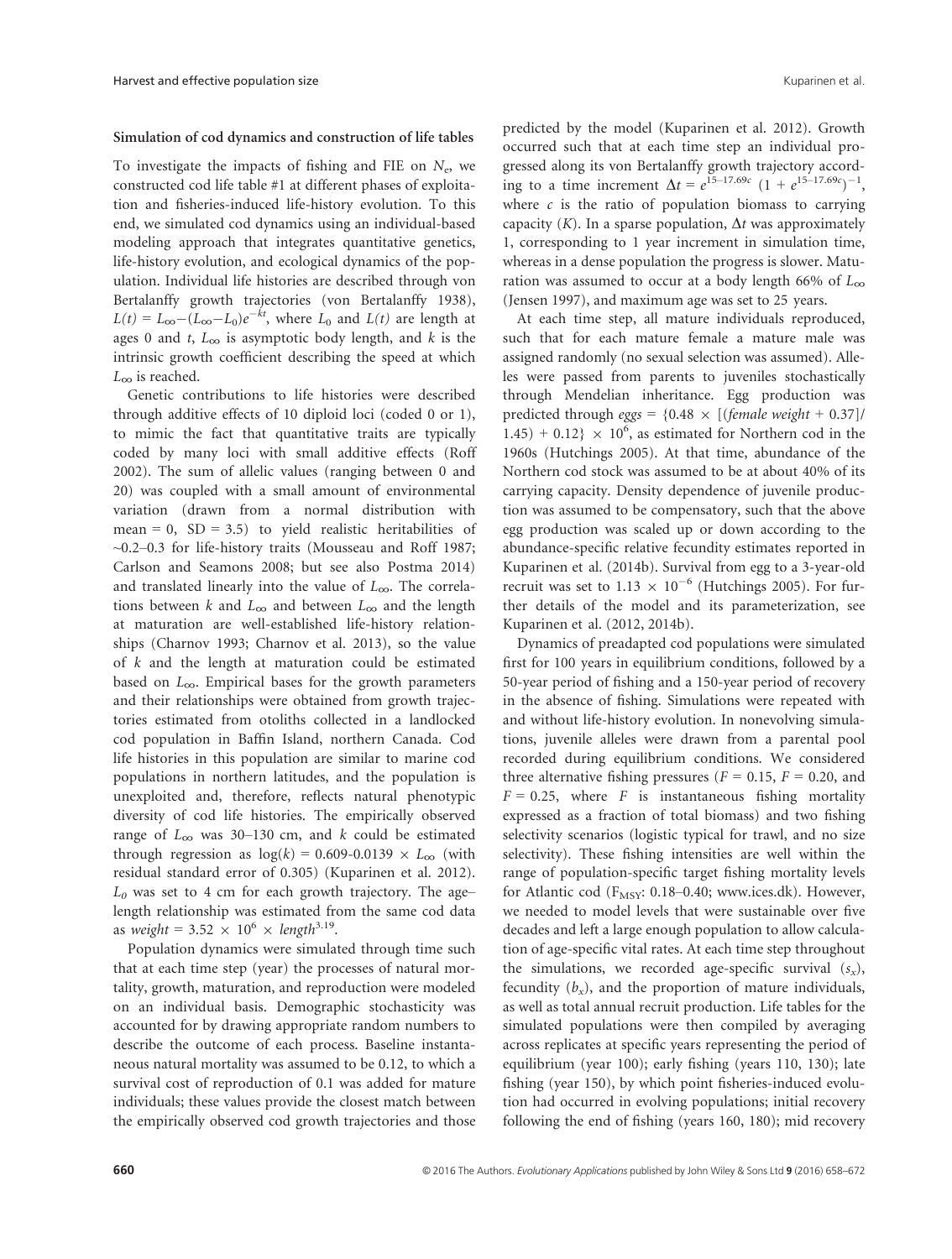(year 220); and late recovery, by which time biomass had rebuilt back to equilibrium levels (year 300).

Census size and effective population size

#### Census size

In a stable, age-structured population, total population size  $(N_T)$  depends on two parameters: the number of newborns each year  $(N_1)$  and cumulative survivorship over time  $(l_x)$ , calculated through the maximum age  $(\omega)$ . Adult population size (N) can be obtained by replacing newborns with recruits ( $N_\alpha$  = the number of offspring that survive to age at maturity,  $\alpha$ ), defining  $l_{\alpha}$  to be 1, and taking the sum across the years of the adult life span ( $\alpha$  to  $\omega$ ):

$$
N = N_{\alpha} \sum_{x=\alpha}^{\omega} l_{x}
$$
 (1)

Because age at maturity varies in cod (Table 2), in calculating adult N from eqn (1) we used  $\alpha = 3$  (the minimum age any individuals matured in our study) and adjusted  $\Sigma l_{x}$ to account for the fraction mature at each age.

If adult mortality is constant at the rate  $d$  per year, then it can be shown that  $\Sigma l_x = 1/d$  and

$$
N = N_{\alpha}/d \tag{2}
$$

This result is exact for a species with an arbitrarily long life span (Waples, in review) and is a good approximation for a long-lived species like Atlantic cod.

#### Effective population size

We used the software AgeNe (Waples et al. 2011) to calculate  $N_e$  and  $N_e/N$  at specific time steps, based on population vital rates calculated as described above. AgeNe uses Hill's (1972) general formula for calculating  $N_e$  for species with overlapping generations but retains the direct link to population vital rates provided by the method of Felsenstein (1971):

$$
N_{\rm e} = \frac{4N_{\alpha}T}{V_{k\bullet} + 2},\tag{3}
$$

where (in our notation)  $N_{\alpha}$  is the number of offspring produced each time period that survive to become recruits,  $V_{k\bullet}$ is lifetime variance in reproductive success of the  $N_{\alpha}$ recruits in a cohort, and  $T$  is generation length. AgeNe calculates lifetime  $V_{k^*}$  from a population's vital rates by grouping individuals by age at death (see Waples et al. 2011).  $N_{\alpha}$  is a scaling parameter; N and  $N_{\rm e}$  both increase linearly with  $N_{\alpha}$ , but the ratio  $N_{\rm e}/N$  does not depend on  $N_{\alpha}$ . Similarly, mortality that occurs before maturity affects both N and  $N_e$  in the same way but not the ratio  $N_e/N$ . AgeNe automatically rescales relative age-specific fecundities to produce a stable population, and it also follows the Felsenstein and Hill models in assuming stable age

Table 2. Fraction of individuals that survive to age 3-10 that are sexually mature, at three time points in simulations with  $(E)$  and without (NE) evolution.

|     | <b>Year 100</b> | Year 150 |          | Year 300 |       | 150E/ | 150NE/<br>Eq |  |
|-----|-----------------|----------|----------|----------|-------|-------|--------------|--|
| Age | Equilibrium     | ΝE       | F        | ΝE       | Е     | Eq    |              |  |
| 1   | 0               | 0        | $\Omega$ | 0        | 0     |       |              |  |
| 2   | 0               | 0        | $\Omega$ | 0        | 0     |       |              |  |
| 3   | 0.005           | 0.047    | 0.068    | 0.006    | 0.017 | 14.0  | 9.7          |  |
| 4   | 0.039           | 0.180    | 0.247    | 0.043    | 0.088 | 6.4   | 4.7          |  |
| 5   | 0.123           | 0.379    | 0.425    | 0.132    | 0.227 | 3.5   | 3.1          |  |
| 6   | 0.249           | 0.492    | 0.624    | 0.264    | 0.397 | 2.5   | 2.0          |  |
| 7   | 0.396           | 0.662    | 0.732    | 0.413    | 0.555 | 1.8   | 1.7          |  |
| 8   | 0.531           | 0.775    | 0.837    | 0.553    | 0.683 | 1.6   | 1.5          |  |
| 9   | 0.650           | 0.812    | 0.858    | 0.666    | 0.784 | 1.3   | 1.2          |  |
| 10  | 0.739           | 0.839    | 0.930    | 0.750    | 0.850 | 1.3   | 1.1          |  |

Year 100 is the end of the equilibrium period before fishing; year 150 is the end of fishing and beginning of recovery, and year 300 is late recovery. The last two columns on the right show the ratio of results for year 150 with (and without) evolution to year 100 equilibrium. These data are for selective fishing with  $F = 0.2$  and are based on cod life table #1.

structure and independence of survival and reproduction across time periods.

One final piece of information is required to calculate  $N_e$ :  $\phi_x = V_x/b_x$  = the ratio of variance to mean reproductive success in one season for individuals of age x. If reproductive success of same-age, same-sex individuals is random, then each age and sex behaves like a mini Wright– Fisher ideal population, and  $\phi \approx 1$ . Values of  $\phi > 1$ therefore represent overdispersed variance in reproductive success. To parameterize this part of the model, we drew on experimental data for three captive populations in which parentage analysis was used to assign offspring (fertilized eggs) to potential parents (see Supporting Information for details). Table S1 shows an example of age-specific vital rates for the simulated population at equilibrium before harvest (year 100), after harvest (year 150), and late recovery (year 300).

AgeNe is based on discrete-time life tables and requires the user to specify a maximum age,  $\omega$ . In each scenario, we chose  $\omega$  as the oldest age ( $\leq$ 25) for which both age-specific survival and fecundity data were available; this was limited by low numbers of individuals that survived to advanced age, particularly in populations whose abundance declined sharply due to harvest. Resulting life tables for representative scenarios can be found in Table S1. At each time period in each scenario, the mean number of recruits produced per year was used as the value for  $N_{\alpha}$  in the AgeNe calculations. Because vital rates in the simulations were only tracked for females, we used the same estimates for males in the AgeNe analyses.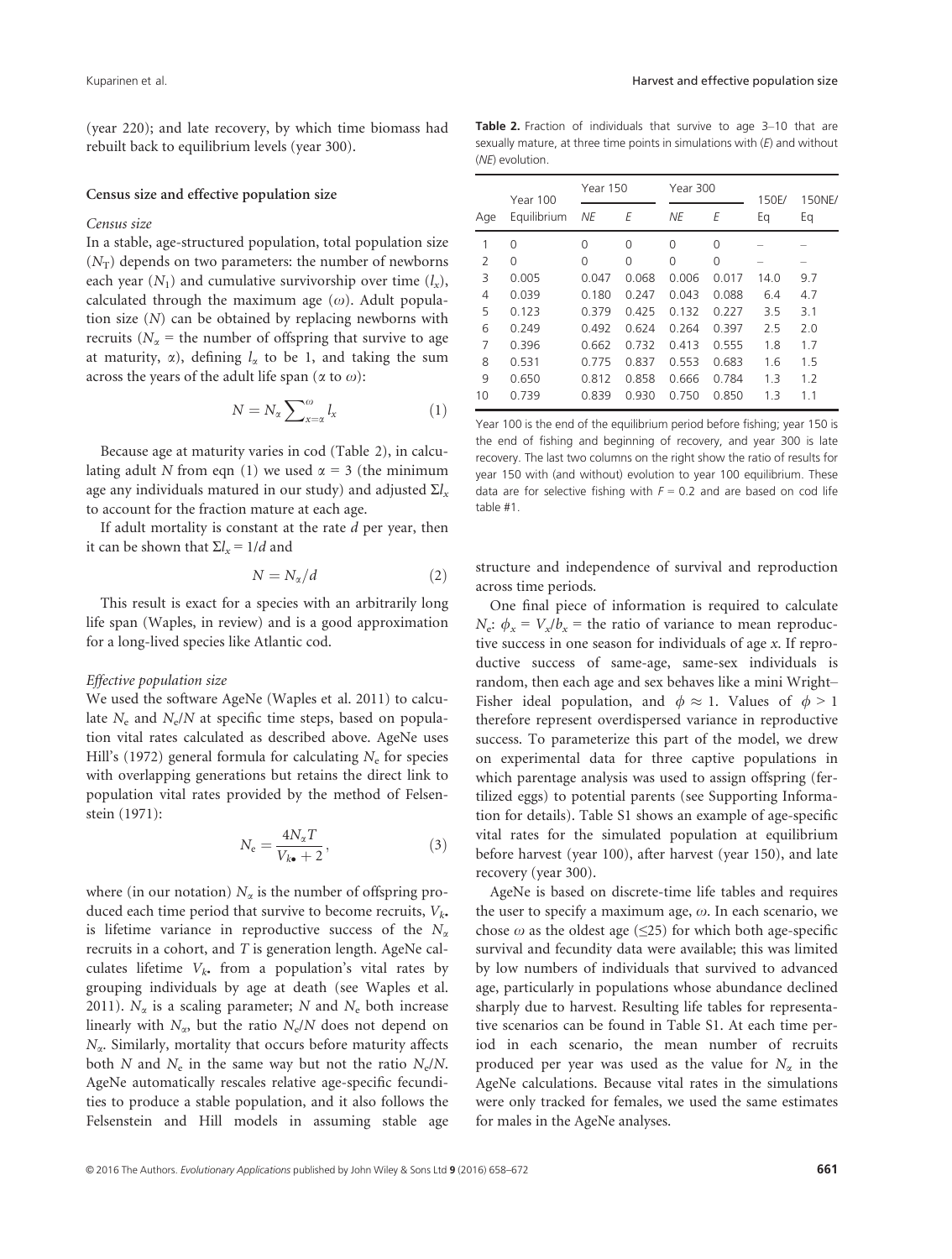#### Artificial manipulation of a life table for cod

Finally, to further explore generality of the above results, we artificially manipulated another life table for Atlantic cod (cod life table #2), based on data from Hutchings (2011) as modified by Waples et al. (2013). In this population, cod do not mature until age 7 and have maximum age  $\omega$  = 20, constant annual adult survival at  $s_x$  = 0.82, and fecundity that increases with age (Table S2). We created variations of this life table by allowing annual adult survival to drop to 0.72, 0.62, and 0.52 to reflect an increasing but uniform harvest rate that changed annual adult mortality to  $d = 0.28$ , 0.38, and 0.48, respectively. In the original population, the fraction of adults reaching age 7 that were still alive at age 20 was  $0.82^{13} = 0.076$ . Therefore, in the three artificial populations we truncated the life table at  $\omega$  = the first age when cumulative survival from age 7 dropped below 0.076. In the variations with  $s_x = 0.72, 0.62$ , and 0.52, this resulted in  $\omega$  = 16, 14, and 12, respectively. We considered three general scenarios, each with variable adult survival: (i) fecundity is constant and  $\phi$  is fixed at 3, which is roughly the value we estimated for age 15 in a pristine population; (ii) relative fecundity increases with age in the same relative proportions as in the original life table, and  $\phi$  is fixed at 3; and (iii) fecundity and  $\phi$  both increase with age, with the increase in  $\phi$  following the same schedule we used for the simulated populations, except we started with  $\phi = 1$  at age 7 rather than age 3. These scenarios did not consider either evolution of earlier age at maturity or potential density-dependent effects of increasing adult mortality on population dynamics, so  $N_1$  was assumed to remain constant. Nonetheless, they provide insights into consequences for age structure and  $N_e/N$  associated with changes in adult mortality.

# Results

### Simulations of harvest and recovery

Fishing led to steep declines of cod population biomass, such that by the end of the fishing period the biomass had dropped below 20% of population carrying capacity (Fig. 1A, with selective harvest). Owing to selective removal of large individuals, fisheries-induced evolution caused asymptotic body length to decline across the fishing period by about 7 cm (Fig. 1B). Similar declines were also seen in the age and size at maturation, but the difference between evolving and nonevolving scenarios was less pronounced, as relaxed density-dependent competition accelerated growth and allowed fish to reach maturity earlier (Fig. 1C,D). After fishing ceased, biomass recovered rapidly to the prefishing level, but evolutionary recovery of the lifehistory traits was much slower, and clear differences in asymptotic length and age and size at maturity could still be seen at the end of the simulations.

#### Changes in demographic parameters

Figure 2 shows how key demographic parameters changed over the course of a typical simulation (selective harvest at  $F = 0.2$ , with evolution). Adding harvest on top of natural mortality roughly doubled the total adult mortality experienced by the population. As a consequence, adult N declined sharply during harvest before rapidly returning to its original status after harvest finished. The number of recruits  $(N_{\alpha})$  also declined sharply during harvest, but not as much as did N. Changes in annual survival between the equilibrium population and the end of fishing (year 150) are shown for several scenarios in Figure S1.

The purely demographic consequences for age at maturity of harvesting at this level can be seen by focusing on results where evolution was not allowed (Table 2). By the end of fishing at year 150, the fraction that were mature at young ages (3–5) was 3–10 times higher than in the equilibrium population before fishing (year 100), and the first age at which 50% of the population was mature had been reduced from 8 to 6. This occurred because increased adult mortality reduced overall abundance, and juvenile growth was enhanced owing to reduced density-dependent competition, allowing fish to reach body size at which they matured (66% of  $L_{\infty}$ ) at a younger age. By year 300 (late recovery), age at maturity in scenarios without evolution had largely returned to the preharvest equilibrium pattern (Table 2).

#### Patterns of change in N, N<sub>e</sub> and N<sub>e</sub>/N

 $N_e$  always declined sharply (by 50% or more) during fishing, while the ratio  $N_e/N$  always increased over the same time period (Fig. 3). This figure shows results for selective and nonselective harvest at  $F = 0.2$  with and without evolution, but this same general pattern was found in every scenario we examined, including those in which the initial population size was doubled or halved (Fig. 4). During recovery,  $N_e$  and  $N_e/N$  both approached their original values fairly quickly, and this pattern was also consistent across scenarios.

The increases in  $N_e/N$  during fishing have a simple explanation: declines in  $N_e$  almost exactly mirrored declines in the number of recruits  $(N_1)$ , while N declined at a faster rate (Fig. 2). As discussed later, the more rapid declines in N can be attributed to the fact that, whereas declines in recruitment affect  $N$  and  $N_e$  to the same extent, truncation of age structure caused by increased adult mortality also reduces adult N but by itself does not directly change  $N_e$ .

#### Effects of evolution

In our model, evolution could increase the probability of maturing at an earlier age through its effect on von Bertalanffy parameters, but in our simulations no individuals matured before age  $\alpha = 3$ . By the end of fishing at year 150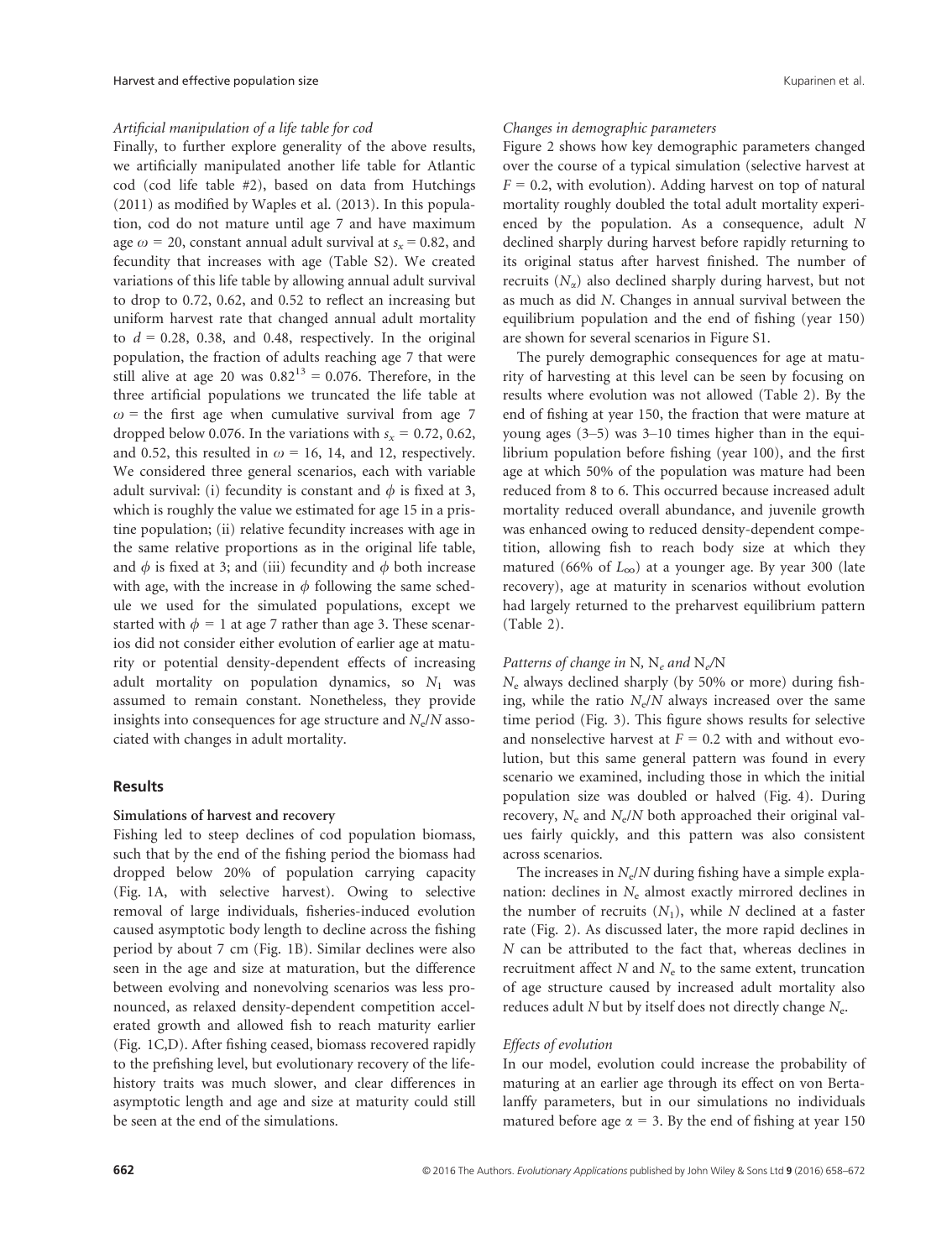

Figure 1 The temporal development of cod population biomass (A), asymptotic body length (B), age at maturity (C), and size at maturity (D) in ten replicated simulation runs, each described by a solid line. Evolving simulations are drawn with black and nonevolving simulations with gray. The beginning and the end of fishing period are denoted with vertical dashed lines.

in scenarios that allowed evolution, the fraction that were mature at young ages (3–5) was  $3-14 \times$  higher than in the equilibrium population before fishing, compared to  $3-10 \times$  higher for scenarios that did not allow evolution (Table 2). Thus, most of the age-structure changes by year 150 can be attributed directly to demographic consequences of increased adult mortality, although evolution enhanced this effect in scenarios where it was allowed. By year 300 (late recovery), the fraction mature at earlier ages was still elevated in scenarios that allowed evolution.

These demographic patterns were reflected in patterns of change in effective population size. Whether or not

evolution was allowed had little effect on  $N_e$  and relatively minor effect ( $\pm$ about 15%) on N<sub>e</sub>/N during harvest. During recovery, however,  $N_e$  and  $N_e/N$  were both slower to return to their prefishery equilibrium values in scenarios involving evolution, and even at year 300 they had not fully recovered.

#### Selective versus nonselective harvest

Nonselective harvest resulted in more dramatic reductions in overall population size and hence  $N_e$ . For example, by the end of fishing (year 150) with  $F = 0.2$  and evolution, size-selective harvest had reduced  $N_e$  from 1969 to 683, a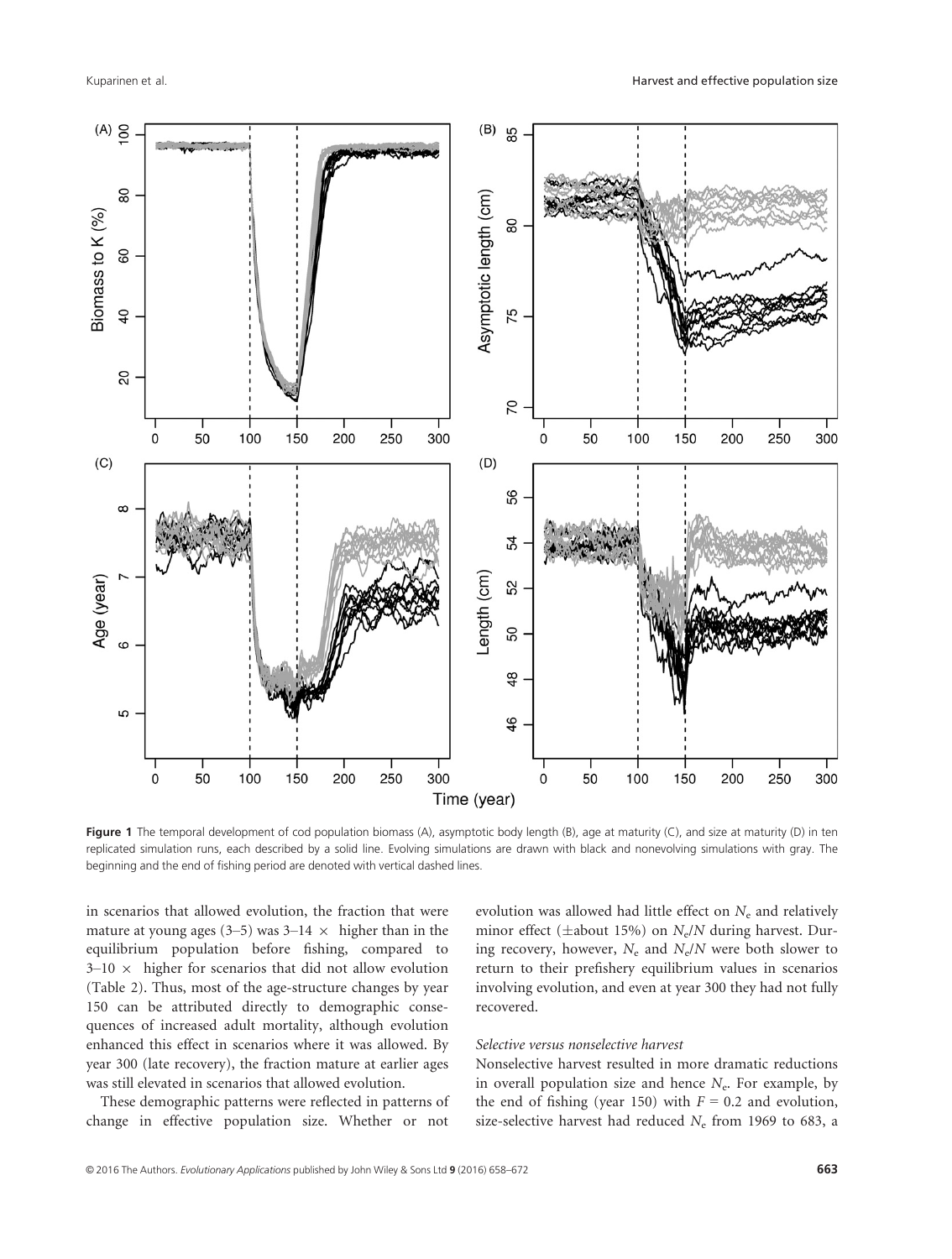

Figure 2 Proportional change in key demographic parameters over the course of the simulations. Results are for selective fishing at  $F = 0.2$ , with evolution. Time periods indicate the end of equilibrium and start of fishing (year 100), end of fishing and beginning of recovery (year 150), and late recovery (year 300).

decline of 65%, while nonselective harvest reduced  $N_e$  from 1959 to 131, a decline of 93% (Fig. 3). These stronger declines in N occurred because selective harvest could remove 20% of the biomass by harvesting a relatively small number of larger, older fish, while nonselective harvest that included many smaller fish would have to remove more individuals to take the same biomass. Whether harvest was selective or not had only modest effects on  $N_e/N$  because additional reductions associated with nonselective harvest were similar for  $N_e$  and N (Fig. 3).

# Different levels of harvest

Allowing different levels of F had predictable consequences for population size and  $N_e$  but did not change the basic patterns described above. Harvesting at a level of  $F = 0.25$ led to greater reductions in  $N_e$ , while reducing F to 0.15 produced a smaller reduction (Fig. 5). By the end of fishing (year 150), selective harvest at  $F = 0.25$  with evolution had increased  $N_e/N$  to 1.67, compared to 1.52 and 1.35 for



Figure 3 Changes in  $N_e$  and  $N_e/N$  over the course of simulations with  $F = 0.2$ . Results are shown for scenarios with selective harvest (left panels) and nonselective harvest (right panels), and that do (open circles) and do not (filled circles) allow evolution of life-history traits.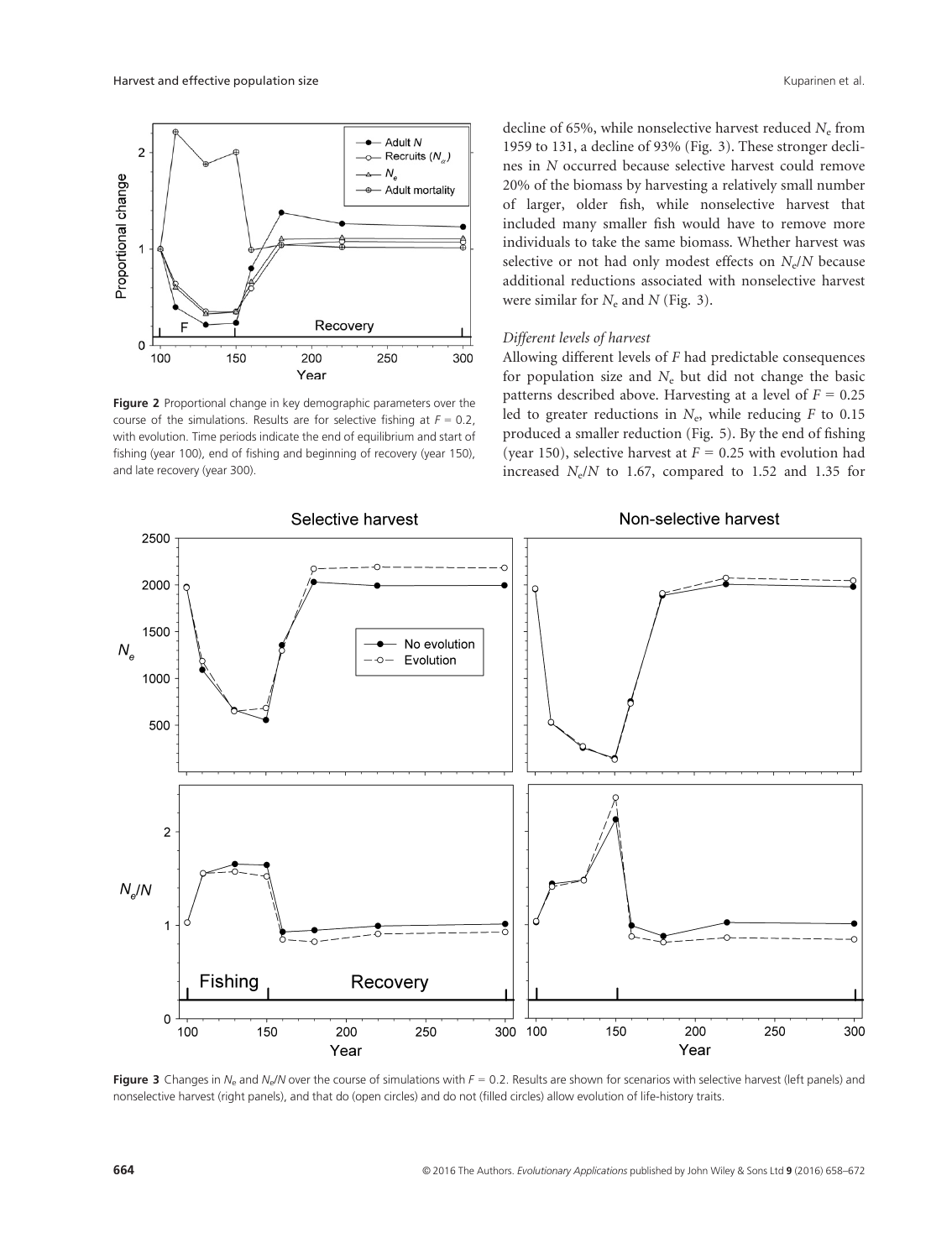

Figure 4 Effects of varying initial population size for simulated cod populations. Results are for selective fishing at  $F = 0.2$  with evolution. The filled circles (Normal N) reproduce results for  $F = 0.2$  shown in Fig. 3; the other lines and symbols show results for scenarios in which initial size was half or double the 'Normal' level.

 $F = 0.2$  and 0.15, respectively. All of these patterns related to varying levels of  $F$  were qualitatively similar under scenarios without evolution (Figure S2).

### Changes in T and  $V_{k\bullet}$

Additional mortality associated with harvest sharply reduced both generation length and lifetime variance in reproductive success, but  $V_k$  declined more rapidly so the ratio  $T/V_k$ , increased (Fig. 6). When fishing stopped, both T and  $V_{k\bullet}$  ncreased again and approached their preharvest equilibrium values, with a predictable lag for scenarios involving evolution. Immediately after fishing stopped, T increased more rapidly than  $V_k$ , leading to the spike in  $T/V_k$ • at year 160. Figure 6 shows results for selective fishing with  $F = 0.2$  and allowing evolution, but again this general pattern was evident in all scenarios.

### Analysis of alternative life table

Artificially reducing adult survival from 0.82/year to 0.62/ year in cod life table #2 dramatically reduced (from 26% to 4%) the fraction of the adult population made up of individuals age 13 or older, and the population became increasingly dominated by younger individuals (49% of the adult population was age-7 individuals with annual survival = 0.52, compared to 19% in the real population with natural survival =  $0.82$ ; Table 3). Truncating the age structure as adult mortality increased from  $d = 0.18$  to 0.48 reduced the adult population size by 60.8% (Table 4). This is close to the value predicted from eqn (2)  $(N_2/N_1 = (1/$  $(0.48)/(1/0.18) = 0.375$ , a decline of 62.5%), which would apply to a population with arbitrarily long life span.

In the base population (Scenario II in Table 4), in which fecundity increased with age and  $\phi$  was constant, generation length also decreased but by a smaller amount (35.8% for  $d = 0.48$ ). Although both N and T are inversely related to adult mortality (Figures S3 and S4; see also Nunney 1991), T cannot be lower than the age at maturity ( $\alpha = 7$  in this population), and this constrained the rate at which (and amount by which) T could be reduced as d increased. Furthermore, increasing mortality also reduced  $V_k$ , (by 26%), and this largely offset reductions in  $N_e$  caused by lower T. As a consequence,  $N_e$  only declined by 17.4% when *d* increased to 0.48. Because this was much less than the reduction in N, the ratio  $N_e/N$  more than doubled, from 0.70 to 1.48.



Figure 5 Effects of varying levels of fishing intensity. Results are for simulations with selective fishing with evolution.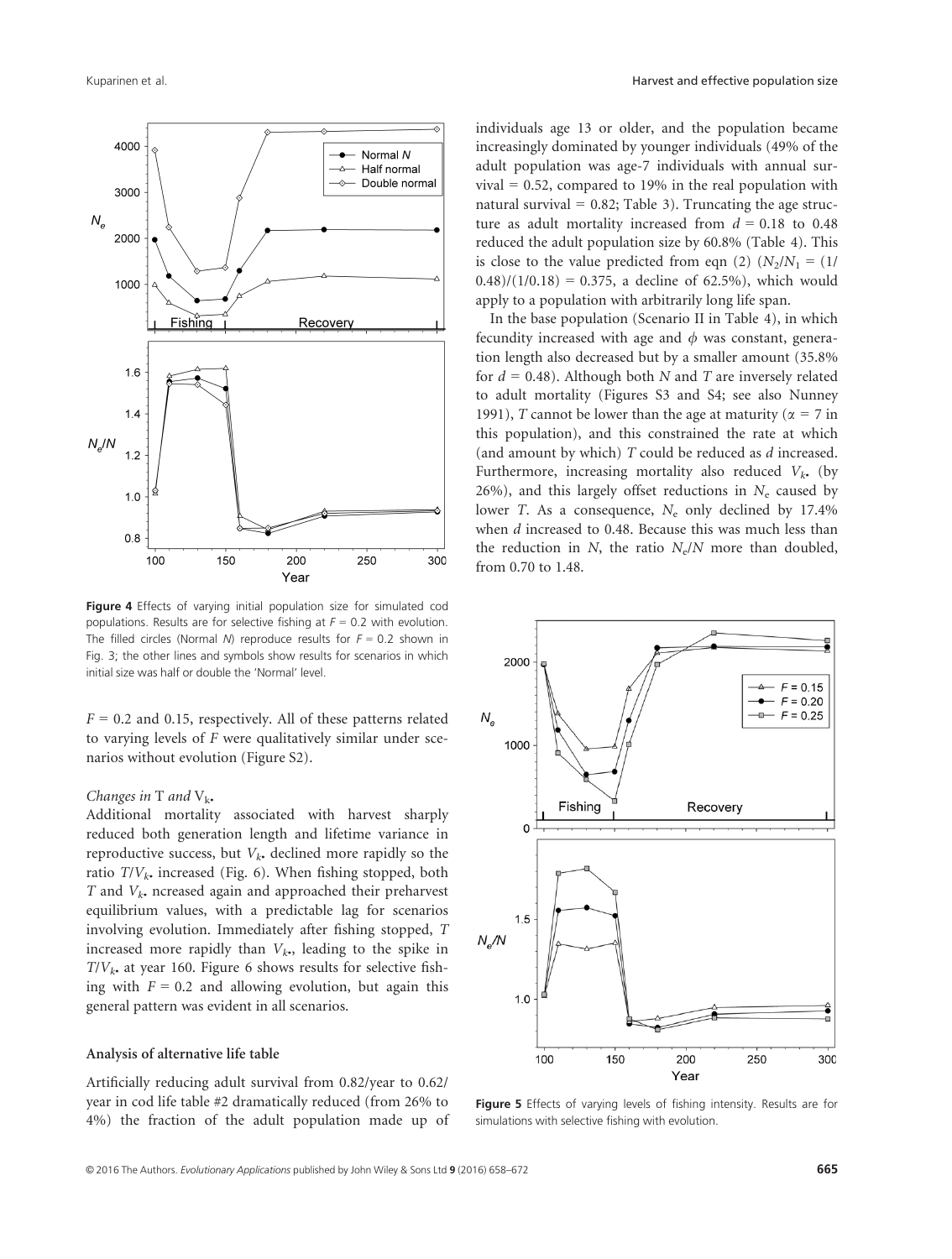

Figure 6 Changes over the course of the simulations in generation length (T), lifetime variance in reproductive success ( $V_k$ ), and their ratio. Results are for selective fishing at  $F = 0.2$  with evolution.

In Scenario I in Table 4 with constant fecundity (as might be applicable for some harvested species, such as birds), the reduction in  $N_e$  was slightly greater (20.4%). This occurred because under constant fecundity, and starting from relatively high survival, T declines more rapidly with increasing mortality than does  $V_{k^*}$  (Figure S4).

A different pattern was seen in Scenario III, in which both fecundity and  $\phi$  were proportional to age. In this case, increasing mortality had a stronger effect on reducing  $V_k$ . such that the ratio  $T/V_k$  increased by 23.7% as d increased to 0.48; as a consequence,  $N_e$  actually was 7.5% higher with  $d = 0.48$  than with  $d = 0.18$  (again, under the assumption that  $N_{\alpha}$  remained constant).

Results in Table 4 help to illustrate how changes in recruitment and adult mortality interact to determine adult census size [eqn (2)]. For cod life table #2, we lacked empirical data regarding density dependence, so we adopted a simple assumption of no change in recruitment, which would occur only under full productivity compensation (i.e., if the reduced number of adults still produced the same number of offspring per time period). Therefore, this table probably underestimates the reduction in effective size, because  $N_e$  is also linearly related to the number of recruits [eqn (1)]. If instead we had assumed that per

Table 3. Fraction of adult population in each age class for a Northern cod population experiencing various hypothetical levels of annual adult mortalit.

|           | Adult survival |       |       |       |  |  |  |  |
|-----------|----------------|-------|-------|-------|--|--|--|--|
| Age class | 0.82           | 0.72  | 0.62  | 0.52  |  |  |  |  |
| 7         | 0.192          | 0.291 | 0.388 | 0.490 |  |  |  |  |
| 8         | 0.157          | 0.209 | 0.241 | 0.255 |  |  |  |  |
| 9         | 0.129          | 0.151 | 0.149 | 0.132 |  |  |  |  |
| 10        | 0.106          | 0.109 | 0.093 | 0.069 |  |  |  |  |
| 11        | 0.087          | 0.078 | 0.057 | 0.036 |  |  |  |  |
| 12        | 0.071          | 0.056 | 0.036 | 0.019 |  |  |  |  |
| $13+$     | 0.258          | 0.106 | 0.036 | $-*$  |  |  |  |  |

The first column shows data for the reference population (cod life table #2, for which annual adult survival =  $0.82$ ) from Hutchings (2011), as modified by Waples et al. (2013). The other columns depict results for hypothetical populations with the same age-specific fecundity relationship but different rates of adult survival that reflect natural mortality + fishing mortality.

\*In this scenario, maximum age was truncated to  $\omega$  = 12 based on the rules described in the text.

capita production of recruits remained constant when mortality increased (i.e., no productivity compensation), then  $N_e$  would have been reduced by an additional 60.8% for  $d = 0.48$ . In that event, however, N also would have experienced the same additional reduction, so assumptions about density dependence and recruitment had no effect on the  $N_e/N$  ratio.

In the simulated populations using cod life table #1 (which included density dependence), recruitment dropped substantially with harvest, but not as much as did adult abundance (Fig. 2). This shows at least partial productivity compensation at low density, even if it was not sufficient to fully offset the reduction in adult numbers. It is important to note here that the recruitment and mortality terms in eqns (1) and (2) can interact over time in a feedback loop that can produce cumulative changes over time much larger than predicted from a single iteration. For example, if increased mortality in time period 1 reduces adult N and this reduces recruitment, adult N will be reduced further in the next time period, and, in the absence of strong productivity compensation, this process can continue until the population collapses. Given our initial conditions, the duration of fishing, and the empirically based form of density dependence we modeled, we found that was the case for simulated populations with  $F$  greater than about 0.25.

# **Discussion**

The major results from our study can be summarized as follows: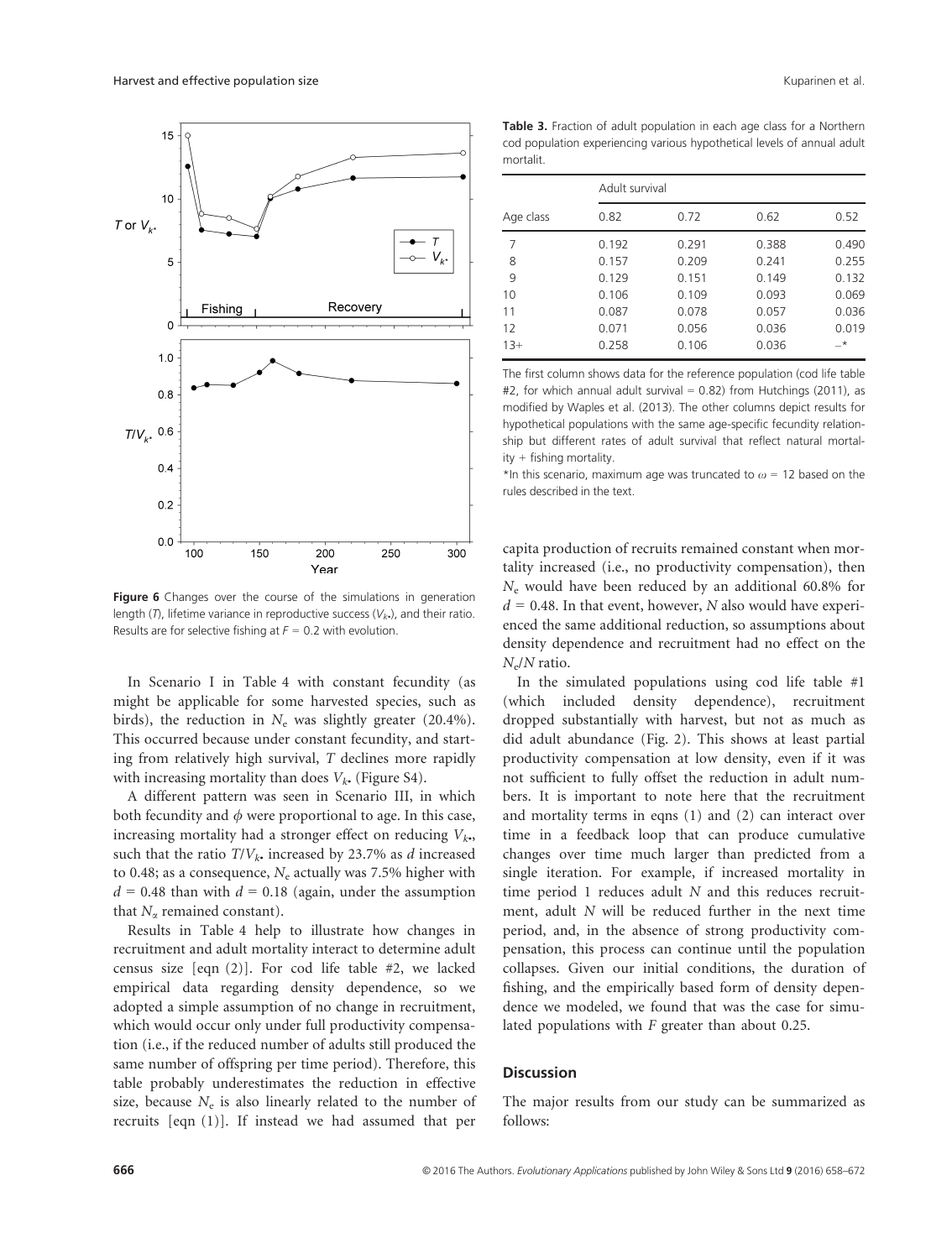| Adult Mortality (d)                                      | Adult N | $\%$                     | $N_e$ | $\%$                     | $N_e/N$ | $\frac{0}{0}$            |       | $\%$                     | $V_{k}$ | $\%$                     | $T/V_{k\bullet}$ | %       |
|----------------------------------------------------------|---------|--------------------------|-------|--------------------------|---------|--------------------------|-------|--------------------------|---------|--------------------------|------------------|---------|
| Scenario I: constant $b_x$ ; $\phi$ fixed at 3           |         |                          |       |                          |         |                          |       |                          |         |                          |                  |         |
| 0.18                                                     | 10421   | $\overline{\phantom{0}}$ | 8224  | $\overline{\phantom{0}}$ | 0.789   | $\overline{\phantom{0}}$ | 10.63 | $\overline{\phantom{0}}$ | 8.34    | $\overline{\phantom{0}}$ | 1.275            |         |
| 0.28                                                     | 6875    | $-34.0$                  | 7172  | $-12.8$                  | 1.043   | 32.2                     | 9.18  | $-13.6$                  | 8.24    | $-1.2$                   | 1.114            | $-12.6$ |
| 0.38                                                     | 5148    | $-50.6$                  | 6716  | $-18.3$                  | 1.305   | 65.3                     | 8.45  | $-20.5$                  | 8.07    | $-3.2$                   | 1.047            | $-17.8$ |
| 0.48                                                     | 4084    | $-60.8$                  | 6548  | $-20.4$                  | 1.603   | 103.2                    | 7.96  | $-25.1$                  | 7.73    | $-7.3$                   | 1.030            | $-19.2$ |
| Scenario II: $b_x$ increases with age; $\phi$ fixed at 3 |         |                          |       |                          |         |                          |       |                          |         |                          |                  |         |
| 0.18                                                     | 10421   | $\overline{\phantom{0}}$ | 7310  | $\overline{\phantom{0}}$ | 0.701   | $\overline{\phantom{0}}$ | 12.87 | $\overline{\phantom{0}}$ | 12.08   | $\overline{\phantom{0}}$ | 1.065            |         |
| 0.28                                                     | 6875    | $-34.0$                  | 6361  | $-13.0$                  | 0.925   | 31.9                     | 10.22 | $-20.6$                  | 10.85   | $-10.2$                  | 0.942            | $-11.6$ |
| 0.38                                                     | 5148    | $-50.6$                  | 6027  | $-17.6$                  | 1.171   | 66.9                     | 9.02  | $-29.9$                  | 9.97    | $-17.5$                  | 0.905            | $-15.1$ |
| 0.48                                                     | 4084    | $-60.8$                  | 6040  | $-17.4$                  | 1.479   | 110.8                    | 8.26  | $-35.8$                  | 8.94    | $-26.0$                  | 0.924            | $-13.3$ |
| Scenario III: $b_x$ and $\phi$ increases with age        |         |                          |       |                          |         |                          |       |                          |         |                          |                  |         |
| 0.18                                                     | 10421   | $\overline{\phantom{0}}$ | 8453  | $\overline{\phantom{0}}$ | 0.811   | $\overline{\phantom{0}}$ | 12.87 | $\overline{\phantom{0}}$ | 10.18   | $\overline{\phantom{0}}$ | 1.264            |         |
| 0.28                                                     | 6875    | $-34.0$                  | 8252  | $-2.4$                   | 1.200   | 48.0                     | 10.22 | $-20.6$                  | 7.91    | $-22.3$                  | 1.292            | 2.2     |
| 0.38                                                     | 5148    | $-50.6$                  | 8431  | $-0.3$                   | 1.638   | 101.9                    | 9.02  | $-29.9$                  | 6.55    | $-35.7$                  | 1.377            | 8.9     |
| 0.48                                                     | 4084    | $-60.8$                  | 9083  | 7.5                      | 2.224   | 174.2                    | 8.26  | $-35.8$                  | 5.28    | $-48.1$                  | 1.564            | 23.7    |

Table 4. Results of artificial manipulation of cod life table #2.

The original life table (Scenario II) had constant adult mortality of  $d = 0.18$  (see Table 3) and fecundity  $(b_x)$  that increases with age; we also assumed that  $\phi = 3$  for all ages. We considered how increases in adult mortality in this life table would affect key demographic parameters. We also considered two other hypothetical scenarios: one with constant fecundity and  $\phi$  fixed at 3 (Scenario I), and one in which fecundity and  $\phi$  both increase with age (Scenario III). Results were calculated using AgeNe assuming that the number of recruits produced per year was constant at  $N<sub>x</sub> = 2000$ . Within each scenario, '%' indicates the percent change from the value when  $d = 0.18$ .

- 1 Increasing adult mortality through harvest reduces both census and effective size, but the ratio  $N_e/N$  increases because N is reduced more than  $N_e$ .
- 2 This general result occurs regardless whether harvest is size-selective or not, and regardless whether evolution of life-history traits is allowed or not—that is, those other factors affect the outcome in a quantitative way but do not change the qualitative patterns.
- 3 The intensity of fishing affects the magnitude of change in a predictable way but also does not change these general patterns.
- 4 The effects of evolution were more pronounced late in the recovery period than they were during harvest. In scenarios without evolution, population parameters rapidly returned to near their equilibrium values after harvest ended, but in the scenarios with evolution the population never achieved its original status by year 300. This was true of biomass, size, age at maturity (Fig. 1), census size and effective size (Fig. 2), and generation length and variance in reproductive success (Fig. 6). Although both  $N$  and  $N_e$ were higher at year 300 than they were at equilibrium in scenarios with evolution, the proportional increase in N was larger, so the  $N_e/N$  ratio was lower (Figs 2 and 3).

Below we discuss these points and explain why we believe they are not specific to our study system but instead represent quite general expectations for the consequences of increased adult mortality.

# The  $N_e/N$  ratio

The increase in  $N_e/N$  during fishing while  $N_e$  went down can be easily understood based on two key insights from inspection of eqns (1)–(3). First, both N and  $N_e$  are linear functions of the number of recruits that reach age at maturity  $(N_{\alpha})$ . This means that any changes in recruitment have proportional changes in  $N_e$  and  $N$  that are exactly the same, so the ratio  $N_e/N$  is not affected by recruitment. Therefore, changes in the  $N_e/N$  ratio are entirely determined by differences in the way  $N$  and  $N_e$  respond to changes in adult mortality  $(d)$ . The effects of changes in  $d$  on  $N$  are again straightforward: increased mortality truncates the age structure and reduces the number of adults as a simple function of the mortality profile as described in eqns (1) and (2). In contrast,  $N_e$  is not directly affected by changes in mortality; it is only indirectly influenced by the effects of changes in mortality on generation length and lifetime variance in reproductive success [eqn (3)].

As discussed above and illustrated in Figure S3, the exact patterns of change in  $T$  and  $V_k$ , associated with a change in adult mortality are complex and depend on age-specific vital rates and age-specific  $\phi$ . However, because a) the direction of change in  $T$  and  $V_{k\bullet}$  with increasing mortality is the same (Figure S3 and S4), and b)  $T$  occurs in the numerator of eqn (3) while  $V_k$  occurs in the denominator, mortality-mediated changes in  $T$  and  $V_{k*}$  largely cancel each other (Fig. 6), which greatly constrains the degree to which changes in adult mortality directly affect  $N_e$ . To a first approximation, therefore, change in  $N_e$  associated with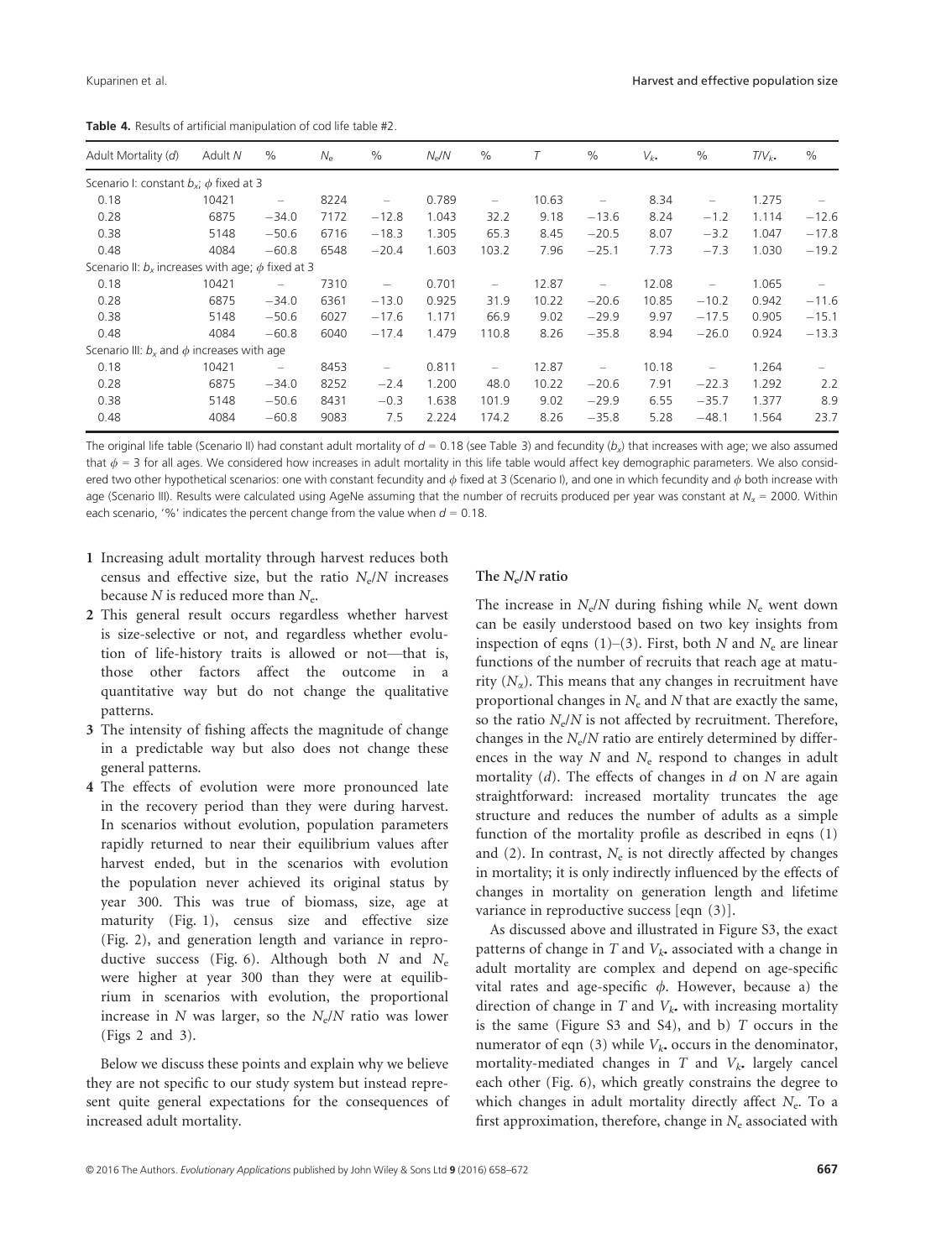fishing can be explained solely by changes in recruitment, while changes in N depend on both recruitment and mortality. The net result is that increases in adult mortality reduce N more than  $N_e$ , so the ratio  $N_e/N$  goes up, even though  $N_e$  will generally decline (absent complete productivity compensation).

Another type of compensation, sometimes termed 'genetic compensation', can affect both  $N_e$  and  $N_e/N$ ; this occurs when variance in reproductive success declines at low density, presumably because reduced competition for mates allows otherwise inferior individuals to successfully reproduce. As a consequence of reduced  $V_{k\bullet}$ , the ratio  $N_e/N$ is often higher when population abundance is reduced. Empirical studies that have reported this type of result include Palstra and Ruzzante (2008), Beebee (2009), and Saarinen et al. (2010). Although this could potentially be an important phenomenon in populations subjected to higher adult mortality through harvest, we did not have any empirical information to parameterize this effect with cod. To the extent that it does occur, it would reinforce the pattern we observed in which  $N_e/N$  increases with fishing intensity.

The  $N_e/N$  ratios shown in Figs 3–5, especially those during harvest, are higher than most reported in the literature (e.g., Frankham 1995, Palstra and Fraser 2012). In general, it has been thought that  $N_e$  must be  $\leq N$  in natural populations, but recently it has been shown that this is not necessarily the case for species with overlapping generations, particularly those (like cod) with delayed age at maturity (Waples et al. 2013). However,  $N_e/N$  in iteroparous species is very sensitive to the variance in reproductive success among individuals of the same age and sex  $(\phi_x)$ , and high  $N_e/N$  ratios are only possible if  $\phi_x$  is relatively low. In this study, we used empirical data for a captive population to parameterize  $\phi_x$ , and as a result it increased from about one at age at maturity to over four by age 25. Values of  $\phi_x$  in wild populations could potentially be much higher, especially in species that experience 'sweepstakes' reproductive success as proposed by Hedgecock (1994). Unfortunately, however, very few estimates of  $\phi_x$ are available for wild populations of any species. Nevertheless, it is easy to evaluate how hypothetical values would affect the  $N_e/N$  ratio for the simulated populations. For example, in our simulated populations based on cod life table #1, initial  $N_e/N$  would be reduced from nearly 1.0 to below 0.1 if the age-specific  $\phi_x$  values we used were all multiplied by a fixed factor 50 (Figure S4A). Such a population would have much lower  $N_e$  and  $N_e/N$ , but the pattern of change over time in these parameters (Figure S4B) would be similar to that shown in Figs 3–5.

Finally, because changes in adult mortality can have large effects on the  $N_e/N$  ratio (as demonstrated here), and because anthropogenic changes to all of earth's ecosystems have dramatically changed mortality profiles for many species, it is risky to assume that the  $N_e/N$  ratio is constant, absent a good reason to believe that is the case.

# Effects of evolution

The typical evolutionary response to increased adult mortality is to evolve mechanisms that allow earlier maturation, which increases the chances of having at least one opportunity to reproduce before being harvested. What are the likely consequences for  $N_e$ ? If increased adult mortality causes an evolutionary response toward earlier maturation, that would reduce generation length and, all else being equal, that would reduce  $N_e$  [eqn (1)]. However, earlier maturation could also mean that more total individuals survive to maturity, which would increase the number of recruits  $(N_{\alpha})$  and, all else being equal, increase  $N_{\rm e}$ . Therefore, the net effects of evolution on  $N_e$  and  $N_e/N$  are expected to depend on the relative importance of these two factors. The effects on generation length are easier to predict, while those on recruitment depend on assumptions about ecological processes such as competition and density dependence.

In the simulated populations, reductions in  $N$  caused by higher harvest rates enhanced juvenile growth and survival through relaxation of density dependence, and as a consequence, a larger fraction of individuals matured at earlier ages (Table 2). This was a purely ecological phenomenon that also caused age-structure shifts in populations without evolution. Allowing evolution of age at maturity, therefore, only added a relatively small component to a fundamentally ecological process (compare last two columns in Table 2). This tended to blur the distinction between results for scenarios that did and did not allow evolution, at least during the period of harvest.

The major (and quite consistent) difference between the evolution and nonevolution scenarios can be found at the end of the long recovery period (year 300), by which time the vital rates of all populations simulated without evolution had returned to essentially the same place they were before harvest commenced. In contrast, at year 300 in scenarios that involved evolution,  $N_e$  was always slightly higher and  $N_e/N$  slightly lower than it was in the equilibrium preharvest population. This result is consistent with empirical observations from other studies (e.g., Pigeon et al. 2016) that document rapid evolution of life history under strong selection, but slower evolution toward initial phenotypes once selection is relaxed, presumably because selection in the wild is seldom as strong as selection humans impose through harvest (Allendorf and Hard 2009).

Two factors combined to produce the higher  $N_e$  at year 300: higher  $N$  (Fig. 2) and higher  $T/V_{k*}$  (Fig. 6) compared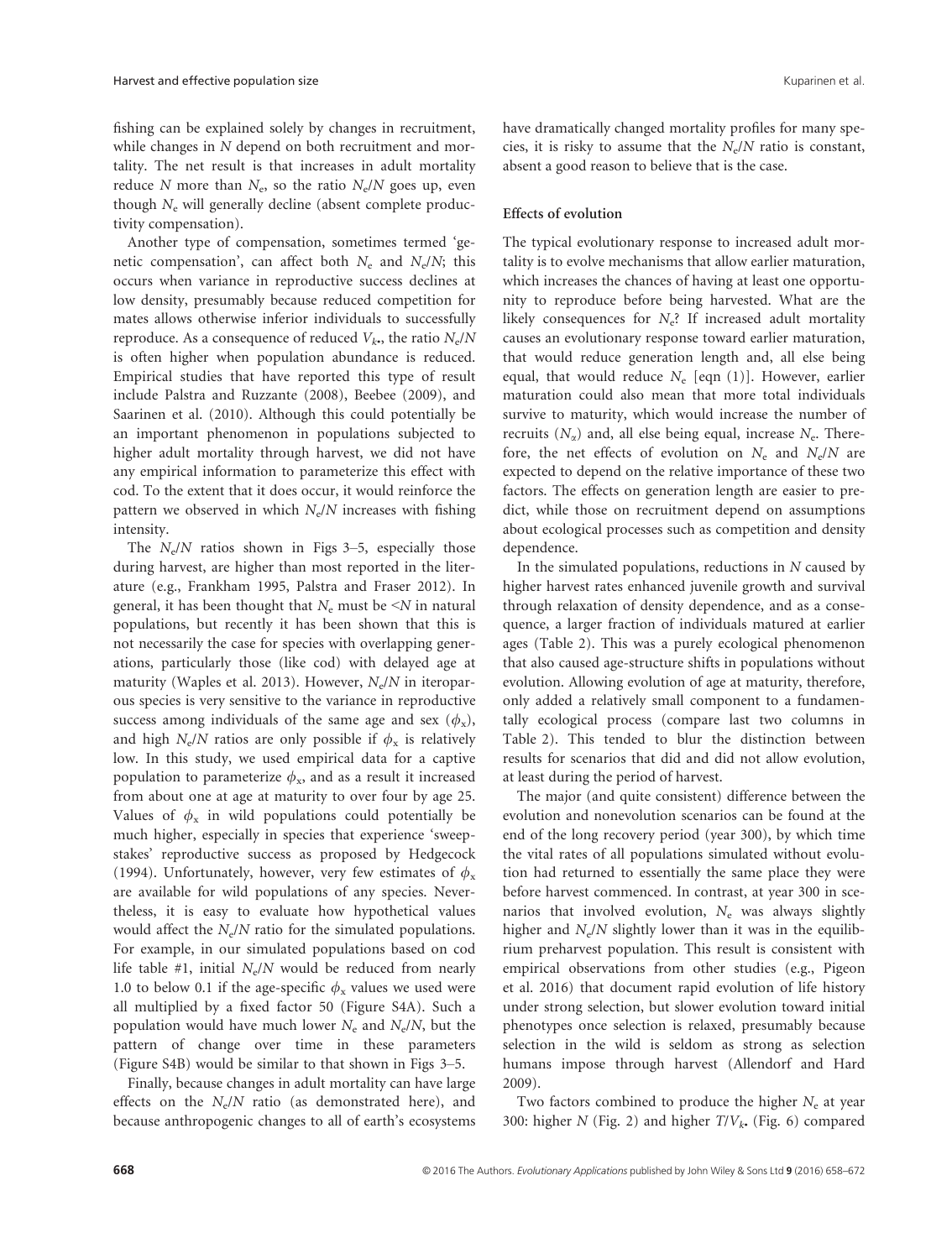to their values at year 100. However, the ratio  $N_e/N$  was lower at year 300 than at year 100. This occurred because evolution of the age-at-maturity reaction norm toward earlier maturity meant that a larger fraction of the population was mature at an earlier age, and this increased adult N faster than it did  $N_e$ . The net effect was a reduction in  $N_e/N$ , even though  $N_e$  was slightly higher in late-recovery populations that allowed evolution than it was at preharvest equilibrium.

# Model assumptions

The Felsenstein–Hill models that AgeNe is based upon assume constant population size and stable age structure. These assumptions were met in the preharvest equilibrium population (year 100) and nearly met in the late recovery phases (after about year 200), but harvest led to rapid changes in population demography that affected data collected in years 110–180. Therefore, because AgeNe calculates  $N_e$  for individual cohorts based on vital rates calculated at specific points in time, our results are best interpreted as estimates of instantaneous  $N_e$  that would apply to a population that remained stable with those mean vital rates. Nevertheless, several lines of evidence suggest that our results should be fairly robust to these demographic changes. Felsenstein (1971) showed that his model accurately estimates  $N_e$  for populations that are increasing or declining at a constant rate, and this was approximately met during the decline due to fishing and the resulting rebound after fishing stopped. Waples et al. (2011, 2014) showed that eqn (1) provides robust results in simulated populations that incorporate random demographic stochasticity and with  $N_e$  as low as 200 (lower than the levels reached in any of our scenarios except those with nonselective fishing). Furthermore, substantial generational overlap and long adult life span (as are found in cod populations) help to buffer a population against cyclical environmental fluctuations (Gaggiotti and Vetter 1999). Finally, although Hill (1972; 289) did not formally evaluate the assumptions of constant population size and random mating, he did provide arguments why he believed that 'neither effect has much influence on effective population size'.

We did not simulate very small effective sizes ( $N_e$  <100) because that is difficult to do in a long-lived species with many age classes. If effective size is that small, random changes in allele frequency can overwhelm the effects of selection, which would make predictions regarding FIE less reliable. However, because most of the changes we reported were dominated by demographic changes related to increases in adult mortality rather than evolutionary changes, we believe our results would also be qualitatively true for smaller  $N_e$  values than we modeled.

The AgeNe model also assumes that probabilities of survival and reproduction are independent across time. That will not always be the case. If, for example, individuals (especially females) who reproduce in one time period have a reduced probability of reproducing for one or more subsequent time periods,  $N_e$  will be slightly higher than calculated under AgeNe because skip breeding tends to reduce extreme variation in lifetime reproductive success (Waples and Antao 2014). Conversely, if certain individuals are consistently above or below average in their reproductive output,  $N_e$  will be reduced (Lee et al. 2011). Although these phenomena can influence effective population size, they should not affect the general patterns of change in  $N_e$  and  $N_e/N$  in response to increases in adult mortality.

# Implications for conservation and management

We demonstrated that  $N_e$  is likely to decline, perhaps substantially, in response to elevated adult mortality associated with harvest. Our results thus support the conclusion by Marty et al. (2015) that failure to account for stochastic processes associated with reduced  $N_e$  can lead to incorrect conclusions about eco-evolutionary dynamics associated with fishery-induced evolution. However, these results also add some important nuances to our understanding of this complex topic.

First, the good news is that increasing harvest rates can be expected to increase the  $N_e/N$  ratio. This means that the proportional reductions in  $N_e$  will be smaller than the effects of harvest on total abundance. As the latter are easier to predict, the expected reduction in  $N$  can be used as an upper limit to the expected reduction in  $N_{\rm e}$ , with the expectation that increases in the  $N_e/N$  ratio will at least partially buffer the overall reduction in effective size.

The second important point is that although adding anthropogenic harvest to natural mortality can promote fishery-induced evolution, direct demographic consequences of elevated adult mortality explain most of the reductions in effective size that we observed in the modeled populations. Reductions in  $N_e$  are caused primarily by reductions in recruitment, as the effects of elevated harvest on T and  $V_{k^*}$  tend to cancel each other [eqn (3)]. We did, however, find that long after harvest stopped,  $N_e$  was higher in the scenarios that involved evolution, which indicates a potentially important role for evolution in maintaining genetic diversity in populations recovering from periods of elevated harvest-related mortality.

Although this does not directly relate to effective size, it is worth noting that, because substantial generational overlap and the storage effect (Warner and Chesson 1985) help buffer a long-lived species against environmental fluctuations, truncation of age structure resulting from increased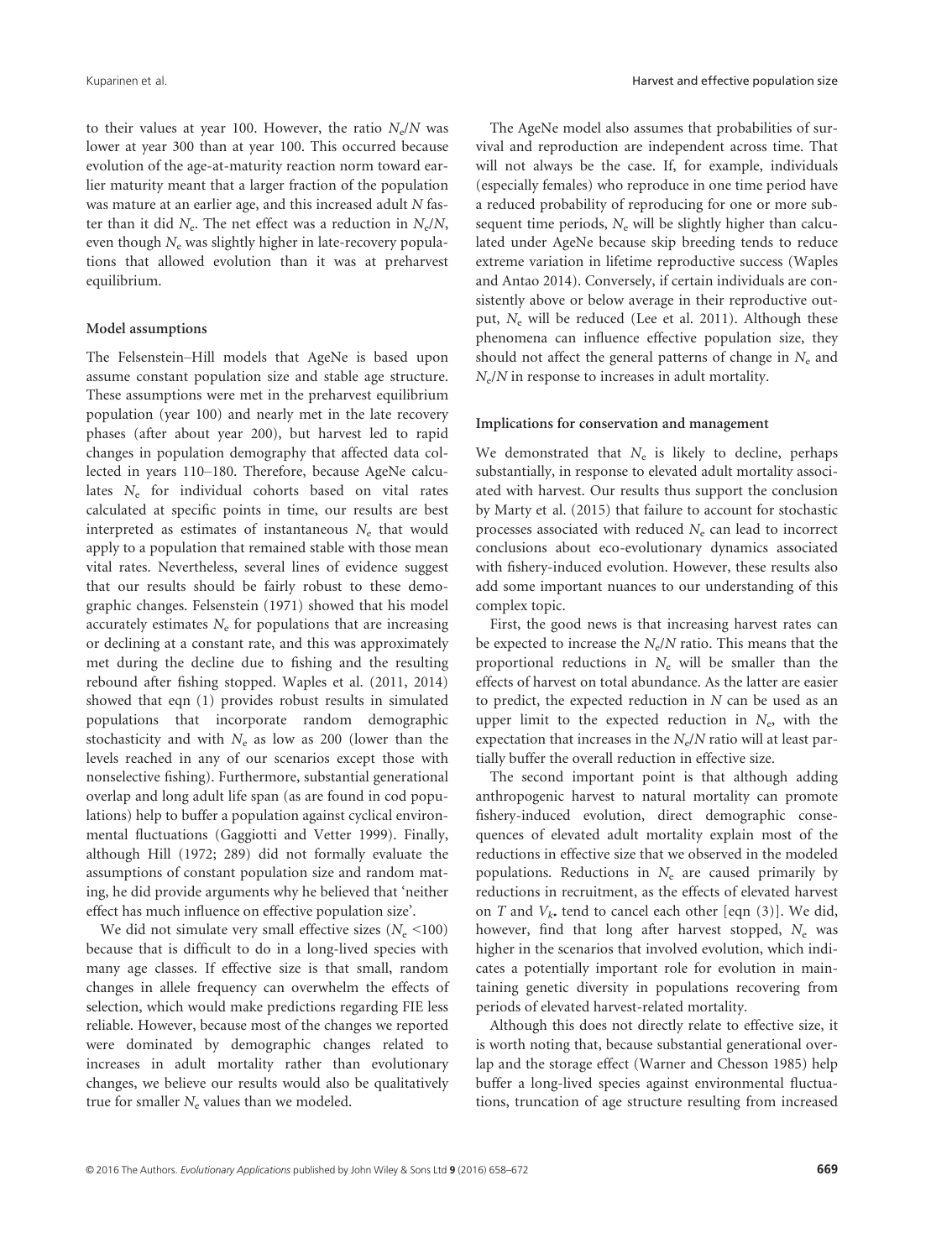adult mortality will reduce this buffering capacity, leaving the population more vulnerable to random events.

The eco-evolutionary patterns described here are quite general and should be applicable to a wide range of species that experience increased mortality from anthropogenic factors, including but not limited to harvest. In a recent study, Dowling et al. (2014) monitored effective size over 15 years in a species (razorback sucker, Xyrauchen texanus) experiencing reduced survival in altered habitat and found that effective size was stable or increased while  $N$  declined, so  $N_e/N$  increased. These were genetically based estimates and did not consider demography, but the authors also used AgeNe to evaluate the consequences of truncating the life span from 44 to 20 years. Dowling et al. (2014) found this truncation caused little change in  $N_e/N$ , so they concluded that the increase in the effective: census size ratio was due to reduced variance in reproductive success. However, simply truncating a life table at a certain age does not properly mimic a scenario with increasing adult mortality, as the latter will reduce abundance in all ages from age at maturity onwards. We altered the life table for razorback sucker (published in Waples et al. 2013) by reducing adult survival from 0.8 to 0.6 and truncating at 20 years, and this raised  $N_e/N$  from about 1.0 to 1.6, comparable to changes we report here. Thus, although it is certainly possible that variance in reproductive success has been reduced in this species, it is not necessary to postulate that to explain the empirical pattern in the estimates of  $N_e/N$ .

One important factor that applies to species subject to trophy hunting is that harvest that targets males can skew the sex ratio and hence reduce  $N_e$  (Coltman et al. 2003; Hard et al. 2006). Although the AgeNe model can easily incorporate sex-specific vital rates to fully account for sexratio effects on  $N_e$ , harvest of cod is thought to be sex-neutral and we do not have evidence for sex-based differences in survivorship. We can, however, predict the general consequences of male-targeting trophy hunting on  $N_e$  and  $N_e/N$  using the framework developed here. When males and females have different vital rates, the simple formula developed by Wright (1938) can be used to calculate overall  $N_e$  as a function of the effective numbers of females and males. Sharply increasing mortality of adult males will reduce male N but at the same time will increase male  $N_{e}$ /  $N$ , for reasons described above. As a consequence, male  $N_e$ will not decline as fast as male N, so the effects on overall  $N_e$  will be less than would be predicted simply from the reduction in the number of adult males. The net results for overall  $N_e$  will depend on population-specific patterns in vital rates that determine how the ratio  $T/V_k$  changes with increasing adult mortality.

# Acknowledgements

The Academy of Finland provided funding to AK and a Natural Sciences and Engineering Research Council of Canada Discovery Grant and Loblaw Companies Ltd provided funding to JAH to support this research. The comments of the associate editor and two anonymous reviewers considerably improved the manuscript.

# Data archiving statement

No data have been archived for this study because all of the empirical data used have been published elsewhere, as noted in the text. Representative life tables from the simulations are given in Appendix Table S1.

#### Literature cited

- Allendorf, F. W., and J. J. Hard 2009. Human-induced evolution caused by unnatural selection through harvest of wild animals. In J. C. Avise, and F. J. Ayala, eds. In the Light Of Evolution, vol. III: Two Centuries of Darwin, pp. 129–148. The National Academies Press, Washington, DC.
- Audzijonyte, A., A. Kuparinen, and E. A. Fulton 2013. How fast is fisheries-induced evolution? Quantitative analysis of modelling and empirical studies. Evolutionary Applications 6:585–595.
- Beebee, T. J. C. 2009. A comparison of single-sample effective size estimators using empirical toad (Bufo calamita) population data: genetic compensation and population size-genetic diversity correlations. Molecular Ecology 18:4790–4797.
- von Bertalanffy, L. 1938. A quantitative theory of organic growth (inquiries on growth laws II). Human Biology 10:181–213.
- Carlson, S. M., and T. R. Seamons 2008. A review of quantitative genetic components of fitness in salmonids: implications for adaptation to future change. Evolutionary Applications 1:222–238.
- Charnov, E. 1993. Life History Invariants: Some Explorations of Symmetry in Evolutionary Ecology. Oxford University Press, Oxford.
- Charnov, E. L., H. Gislason, and J. G. Pope 2013. Evolutionary assembly rules for fish life histories. Fish and Fisheries 14:213–224.
- Coltman, D. W., P. O'Donoghue, J. T. Jorgenson, J. T. Hogg, C. Strobeck, and M. Festa-Bianchet 2003. Undesirable evolutionary consequences of trophy hunting. Nature 426:655–658.
- Darimont, C. T., S. M. Carlson, M. T. Kinnison, P. C. Paquet, T. E. Reimchen, and C. C. Wilmers. 2009. Human predators outpace other agents of trait change in the wild. Proceedings of the National Academy of Sciences of the United States of America 106:952–954.
- Devine, J. A., P. J. Wright, H. M. Pardoe, and M. Heino 2012. Comparing rates of contemporary evolution in life-history traits for exploited fish stocks. Canadian Journal of Fisheries and Aquatic Sciences 69:1105–1120.
- Dowling, T. E., T. F. Turner, E. W. Carson, M. J. Saltzgiver, D. Adams, B. Kesner, and P. C. Marsh 2014. Time-series analysis reveals genetic responses to intensive management of razorback sucker (Xyrauchen texanus). Evolutionary Applications 7:339–354.
- Edeline, E., S. M. Carlson, L. C. Stige, I. J. Winfield, J. M. Fletcher, J. B. James, T. O. Haughen et al. 2007. Trait changes in a harvested population are driven by a dynamic tug-of-war between natural and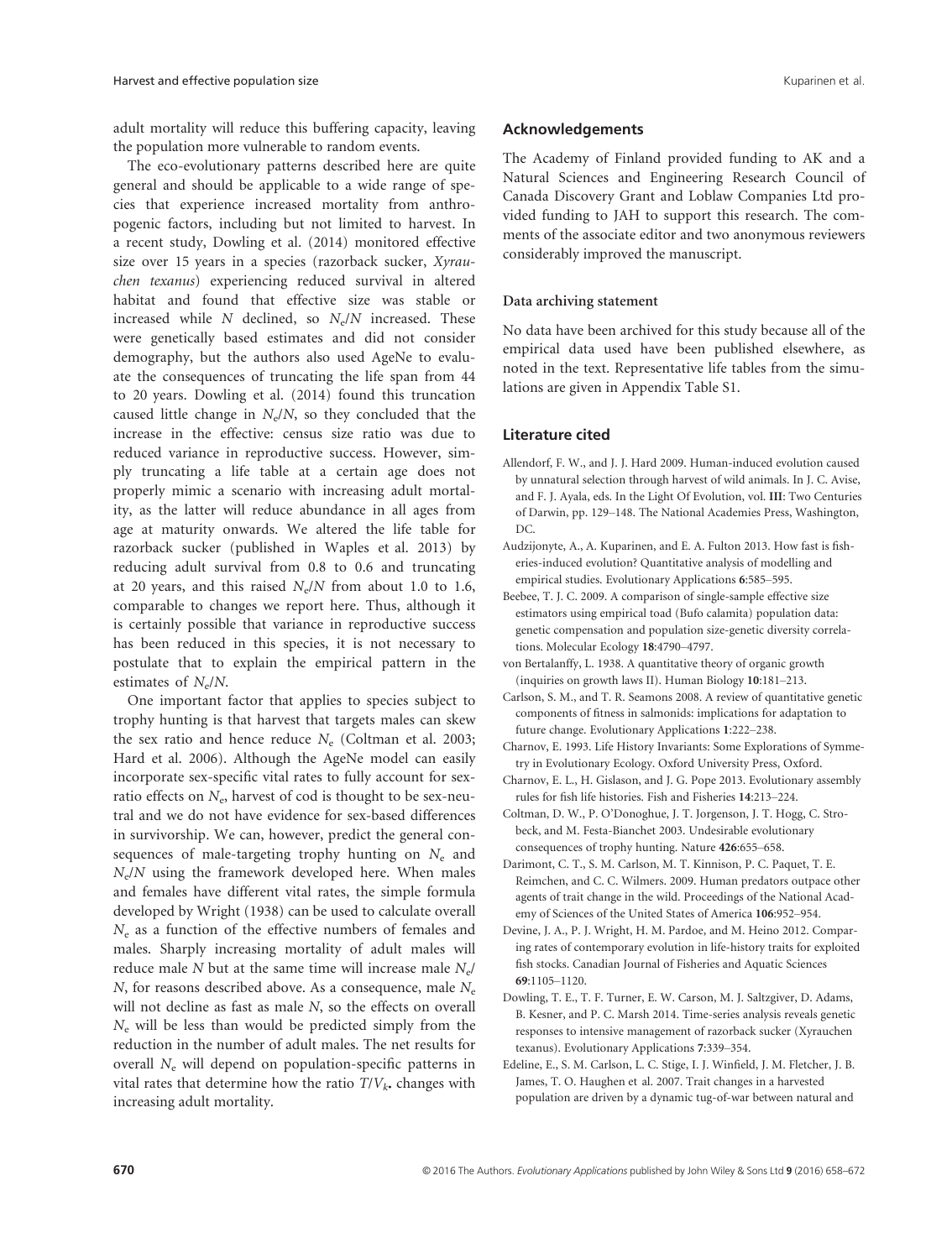harvest selection. Proceedings of the National Academy of Sciences of the United States of America 104:15799–15804.

- Felsenstein, J. 1971. Inbreeding and variance effective numbers in populations with overlapping generations. Genetics 68:581–597.
- Gaggiotti, O. E., and R. D. Vetter 1999. Effect of life history strategy, environmental variability, and overexploitation on the genetic diversity of pelagic fish populations. Canadian Journal of Fisheries and Aquatic Sciences 56:1376–1388.
- Hedgecock, D. 1994. Does variance in reproductive success limit effective population size of marine organisms? In A. Beaumont, ed. Genetics and Evolution of Aquatic Organisms, pp. 122–134. Chapman & Hall, London.
- Hill, W. G. 1972. Effective size of population with overlapping generations. Theoretical Population Biology 3:278–289.
- Howell, D., A. A. Filin, B. Bogstad, and J. E. Stiansen 2013. Unquantifiable uncertainty in projecting stock response to climate change: example from North East Arctic cod. Marine Biology Research 9:920–931.
- Hutchings, J. A. 2005. Life-history consequences of overexploitation to population recovery in Northwest Atlantic cod (Gadus morhua). Canadian Journal of Fisheries and Aquatic Sciences 62:824–832.
- Hutchings, J.A. 2011. Chapter 5, Population Ecology. In B. Freedman et al. , eds. Ecology: a Canadian Context. Nelson Education, Toronto.
- Hutchings, J. A., and J. K. Baum 2005. Measuring marine fish biodiversity: temporal changes in abundance, life history, and demography. Philosophical Transactions of the Royal Society of London 360:315– 338.
- Hutchings, J. A., and D. J. Fraser 2008. The nature of fishing- and farming-induced evolution. Molecular Ecology 17:294–313.
- Jensen, A. L. 1997. Origin of the relation between K and Linf and synthesis of relations among life history parameters. Canadian Journal of Fisheries and Aquatic Sciences 54:987–989.
- Kendall, N. W., U. Dieckmann, M. Heino, A. E. Punt, and T. P. Quinn 2014. Evolution of age and length at maturation of Alaskan salmon under size-selective harvest. Evolutionary Applications 7:313–322.
- Kuparinen, A., D. C. Hardie, and J. A. Hutchings 2012. Evolutionary and ecological feedbacks of the survival cost of reproduction. Evolutionary Applications 5:245–255.
- Kuparinen, A., N. C. Stenseth, and J. A. Hutchings 2014a. Fundamental population–productivity relationships can be modified through density-dependent feedbacks of life-history evolution. Evolutionary Applications 7:1218–1225.
- Kuparinen, A., D. M. Keith, and J. A. Hutchings 2014b. Allee effect and the uncertainty of population recovery. Conservation Biology 3:790– 798.
- Lanfear, R., H. Kokko, and A. Eyre-Walker 2014. Population size and the rate of evolution. Trends in Ecology and Evolution 29:33–41.
- Law, R. 2007. Fisheries-induced evolution: present status and future directions. Marine Ecology Progress Series 335:271–277.
- Lee, A. M., S. Engen, and B.-E. Sæther 2011. The influence of persistent individual differences and age at maturity on effective population size. Proceedings of the Royal Society of London B: Biological Sciences 278:3303–3312.
- Marty, L., U. Dieckmann, and B. Ernande 2015. Fisheries-induced neutral and adaptive evolution in exploited fish populations and consequences for their adaptive potential. Evolutionary Applications 8:47– 63.
- Mertz, G., and R. A. Myers 1998. A simplified formulation for fish production. Canadian Journal of Fisheries and Aquatic Sciences 55:478– 484.
- Mousseau, T. A., and D. A. Roff 1987. Natural selection and the heritability of fitness components. Heredity 59:181–197.
- Nunney, L. 1991. The influence of age structure and fecundity on effective population size. Proceedings of the Royal Society of London B: Biological Sciences 246:71–76.
- Nunney, L. 1993. The influence of mating system and overlapping generations on effective population size. Evolution 47:1329–1341.
- Palstra, F. P., and D. J. Fraser 2012. Effective/census population size ratio estimation: a compendium and appraisal. Ecology and Evolution 2:2357–2365.
- Palstra, F. P., and D. E. Ruzzante 2008. Genetic estimates of contemporary effective population size: what can they tell us about the importance of genetic stochasticity for wild population persistence? Molecular Ecology 17:3428–3447.
- Pigeon, G., Festa-Bianchet M., Coltman D.W., and F. Pelletier 2016. Intense selective hunting leads to artificial evolution in horn size. Evolutionary Applications (published online 26 January 2016; doi:[10.1111/eva.12358\)](http://dx.doi.org/10.1111/eva.12358).
- Polacheck, T., J. P. Eveson, and G. M. Laslett 2004. Increase in growth rates of southern bluefin tuna (Thunnus maccoyii) over four decades: 1960 to 2000. Canadian Journal of Fisheries and Aquatic Sciences 61:307–322.
- Postma, E. 2014. Four decades of estimating heritabilities in wild vertebrate populations: improved methods, more data, better estimates? In: A. Charmantier, D. Garant, and L. E. B. Kruuk, eds. Quantitative Genetics in the Wild, pp. 16–33. Oxford University Press, Oxford, UK.
- Roff, D. A. 2002. Life History Evolution. Sinauer, Sunderland, MA.
- Saarinen, E. V., J. D. Austin, and J. C. Daniels 2010. Genetic estimates of contemporary effective population size in an endangered butterfly indicate a possible role for genetic compensation. Evolutionary applications 3:28–39.
- Sharpe, D., and A. Hendry 2009. Life history change in commercially exploited fish stocks: n analysis of trends across studies. Evolutionary Applications 2:260–275.
- Waples, R. S. 1989. A generalized approach for estimating effective population size from temporal changes in allele frequency. Genetics 121:379–391.
- Waples, R. S., and T. Antao 2014. Intermittent breeding and constraints on litter size: consequences for effective population size per generation  $(N_e)$  and per reproductive cycle  $(N_b)$ . Evolution 68:1722–1734.
- Waples, R. S., and M. Yokota 2007. Temporal estimates of effective population size in species with overlapping generations. Genetics 175:219–233.
- Waples, R. S., C. Do, and J. Chopelet 2011. Calculating  $N_e$  and  $N_e/N$  in age-structured populations: a hybrid Felsenstein-Hill approach. Ecology 92:1513–1522.
- Waples, R. S., G. Luikart, J. R. Faulkner, and D. A. Tallmon 2013. Simple life history traits explain key effective population size ratios across diverse taxa. Proceedings of the Royal Society of London B: Biological Sciences 280:20131339.
- Waples, R. S., T. Antao, and G. Luikart 2014. Effects of overlapping generations on linkage disequilibrium estimates of effective population size. Genetics 197:769–780.
- Warner, R. R., and P. L. Chesson 1985. Coexistence mediated by recruitment fluctuations: a field guide to the storage effect. American Naturalist 125:769–787.
- Wright, S. 1938. Size of population and breeding structure in relation to evolution. Science 87:430–431.